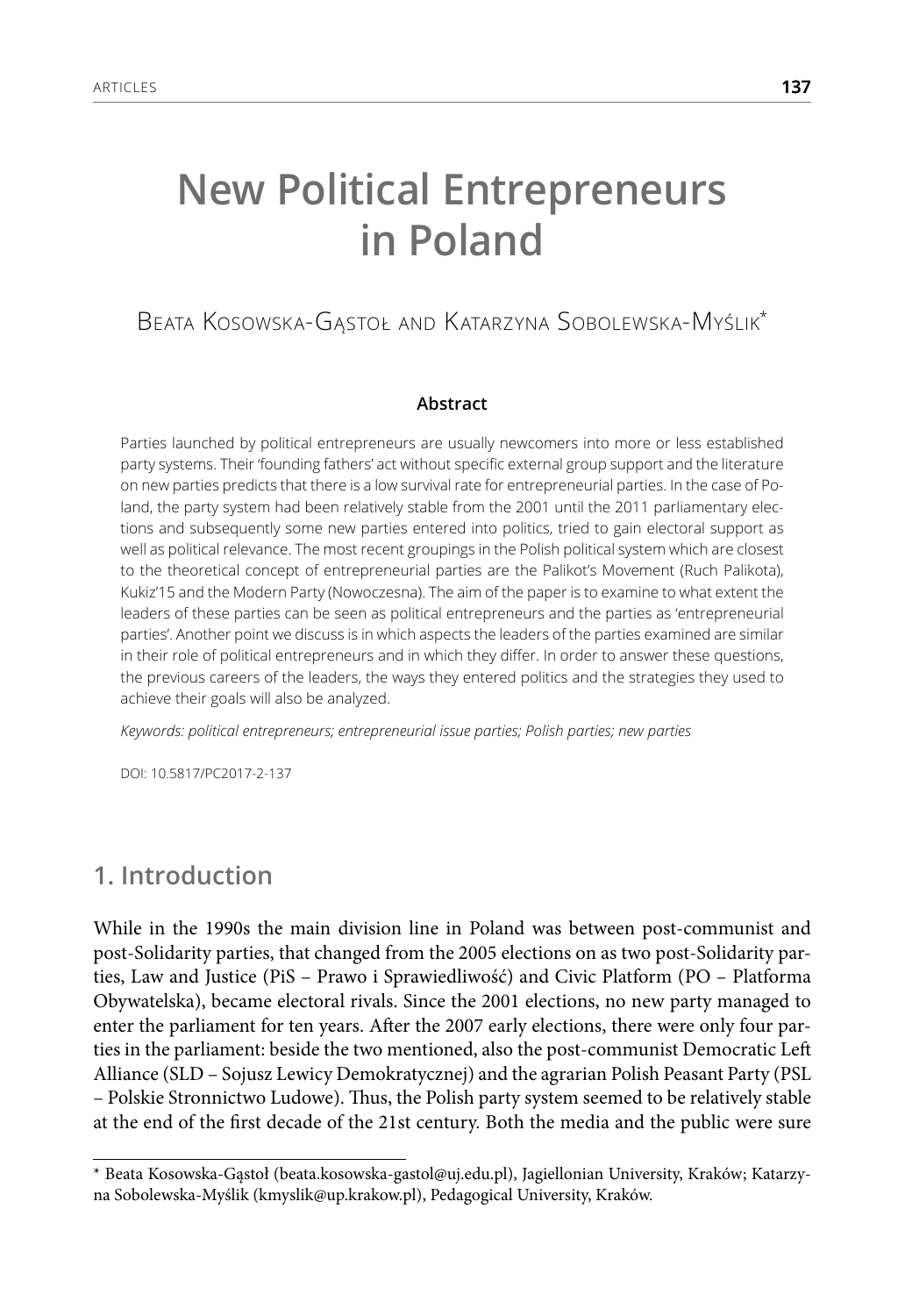that it was almost impossible for new parties to break into this kind of arrangement, which looks like a kind of party cartel.<sup>1</sup>

Still, a new party – Palikot's Movement (RP – Ruch Palikota) – managed to enter the parliament in the 2011 elections, but after only one parliamentary term it lost all its seats. However, the empty space has been taken by two other groupings – the Association for the New Constitution Kukiz'15 (Kukiz'15) and the Modern Party of Ryszard Petru (Nowoczesna Ryszarda Petru) – in the subsequent parliamentary elections in 2015. What all these three organizations have in common is the fact that they were created by personalities who in a sense came from outside of politics. Moreover, these political organizations were established soon before the parliamentary elections of 2011 (RP) or of 2015 (Kukiz'15, Nowoczesna) and succeeded even without having extra-parliamentary structures and support from other social movements or organizations. Their electoral results were impressive, as they managed to defeat the long existing parties with extensive structures (see Table 1).

| Table 1: Parties' vote percentage and seat share 2007-2015 in the Sejm - the lower<br>chamber of parliament |        |       |        |       |        |       |
|-------------------------------------------------------------------------------------------------------------|--------|-------|--------|-------|--------|-------|
| Party                                                                                                       | 2007   |       | 2011   |       | 2015   |       |
|                                                                                                             | % vote | seats | % vote | seats | % vote | seats |
| PO                                                                                                          | 41.51  | 209   | 39.18  | 207   | 24.09  | 138   |
| <b>PiS</b>                                                                                                  | 32.11  | 157   | 29.89  | 157   | 37.58  | 235   |
| SLD (LiD)*                                                                                                  | 13.15  | 27    | 8.24   | 27    |        |       |
| <b>PSL</b>                                                                                                  | 8.91   | 31    | 8.36   | 28    | 5.13   | 16    |
| <b>RP/TR</b>                                                                                                |        |       | 10.02  | 40    |        |       |
| Kukiz'15                                                                                                    |        |       |        |       | 8.81   | 42    |
| Nowoczesna                                                                                                  |        |       |        |       | 7.60   | 28    |
| Source: www.pkw.pl.                                                                                         |        |       |        |       |        |       |

The aim of the paper is to analyze these three groupings using the theoretical framework of the 'entrepreneurial party' or 'business-firm party' model, although it must be admitted that even if André Krouwel (2006) has distinguished this cluster of party models as a subsequent step in the party evolution after cadre parties, mass parties (Duverger 1965; Neumann 1956), catch-all parties (Kirchheimer 1966) and cartel parties (Katz, Mair 1995), it is not as coherent and developed as the earlier ones. It encompasses some conceptualizations of other authors (Hopkin, Paolucci 1999; Carty 2004; Beyme 1996) who, independently of each other, elaborated their own types of parties on the basis of one or a few examples. This cluster of models can also be completed by similar concepts e.g. the 'entrepreneurial issue party' (Harmel, Svåsand 1993), the 'personal vehicle party' (Lucardie 2000) or the 'media-mediated personality party' (Seisselberg 1996).

However, as Lubomír Kopeček aptly noticed, 'the definitions and descriptions of these new parties provided by individual academics differ. This is because authors highlight their various aspects, and sometimes also environmental differences.' (Kopeček 2016: 3). Therefore, the parties which were included in the cluster are characterized by many, sometimes mutually exclusive, features. Although in the center of each party is a 'founding father' who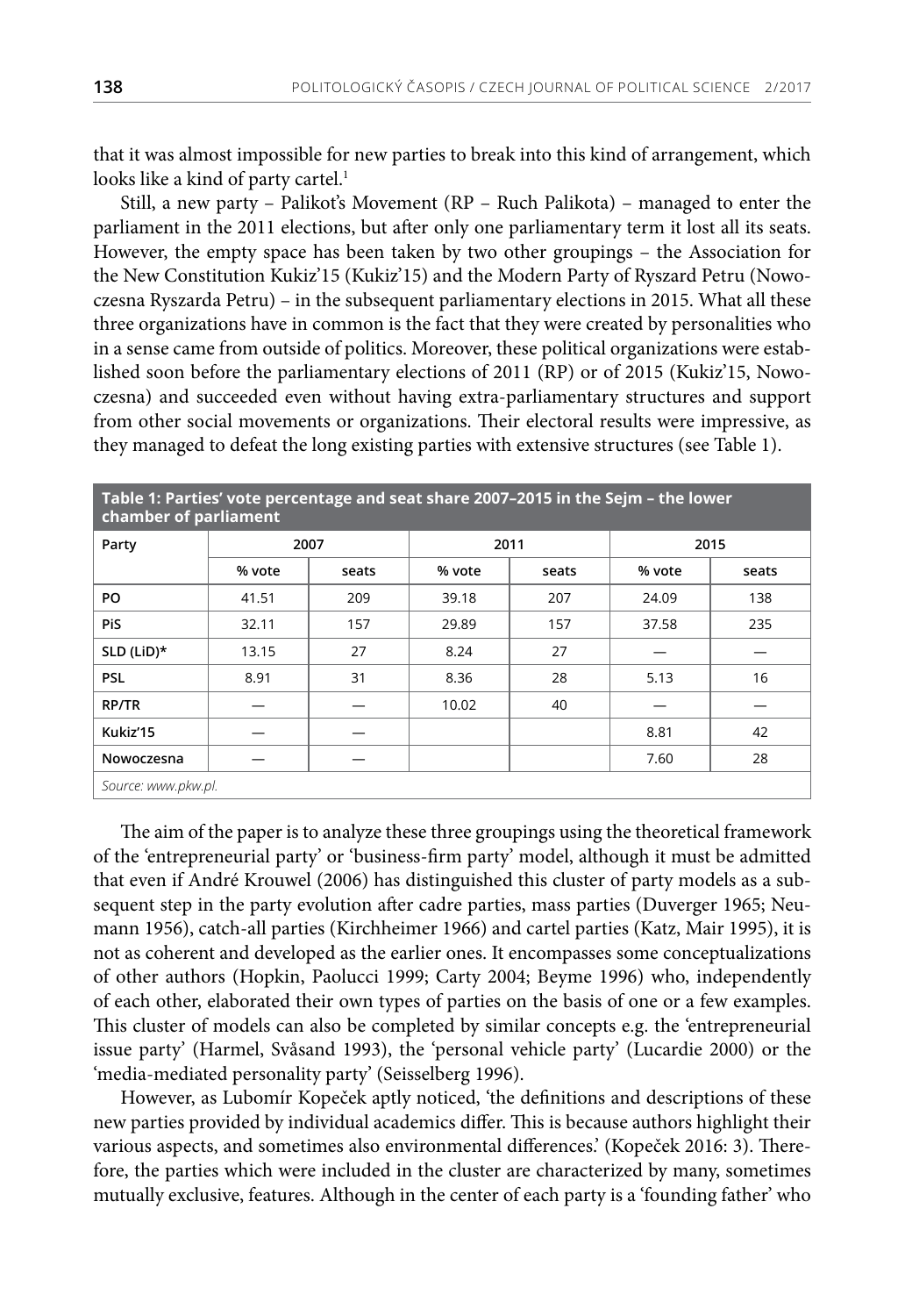serves as a more or less charismatic leader, it is not obvious whether a party can be further considered to be an 'entrepreneurial' or a 'business-firm' one when the leader disappeared, i.e. died or resigned from the political activity. The issue of party structures is also not obvious. Jonathan Hopkin and Caterina Paolucci believed that the 'business-firm party' was characterized by being 'a lightweight organization with the sole basic function of mobilizing short-term support at election time' (1999: 315), while André Krouwel also claimed that its structure was 'minimal and irrelevant' (2006: 263). However, Robert Harmel and Lars Svåsand were convinced that in order to be a stable actor at the political stage, the party had to go through a phase of organization related to the creation of its territorial structures (1993). David Arter admitted that in order to create a 'resilient entrepreneurial party', which would be durable, a charismatic leader had to play 'a pivotal role in building a sustainable organization along the lines of the traditional mass membership party model' (Arter 2013: 2).

These problems show that new parties need more conceptualization. It is necessary to describe and compare as many cases as possible in order to answer the questions that arise. Therefore, our analysis encompassing the three Polish organizations is going to be a modest contribution to further research on theoretical party models in contemporary democracies. In our opinion, the investigated groupings, i.e. Ruch Palikota, Kukiz'15 and Nowoczesna, do not comply with the 'business-firm party' model proposed by Hopkin and Paolucci, particularly its first sub-type (1999), as they were not created on the basis of pre-existing commercial companies whose structures could be used for a political project, the case, for example, of Forza Italia or the Czech ANO, both considered extreme forms of a business-firm party. The new Polish parties seem to be more similar to 'entrepreneurial issue parties' of Harmel and Svåsand (1993). However, these authors focused mostly on institutionalization and the phases of party development and less on the entrepreneurial party's definition and features, therefore we have decided to use the framework outlined by Hloušek and Kopeček as the 'minimal conceptualization' of entrepreneurial parties (2017).

Following this concept, the central role in an entrepreneurial party is played by a party 'founding father' who is also its leader (1) and the party serves him/her as a 'personal vehicle' to achieve his/her political goals (2). The leader has a special message to convey and this issue is crucial in order to ensure that voters identify with the party (3). It is very important that an entrepreneurial party was not formed on the basis of a social movement and that it does not have any sponsor organization (extra-parliamentary backing) which would supply resources for its activity or votes in the elections (4). An entrepreneurial party was not founded as a split party from another one or created by MPs seceding from another party, thus its origin is external (5). The aforementioned party features will be used to analyze the new Polish parties in order to answer the questions to what an extent the leaders of these parties can be regarded as political entrepreneurs and their parties as 'entrepreneurial parties'. Our aim is also to discuss in which aspects the leaders of the parties examined here are similar in exercising their role as political entrepreneurs and in which they differ. We expect that despite the differences between these groupings, they comply to some extent with the 'minimal conceptualization' requirements set for entrepreneurial parties.

The paper is divided into three parts, each devoted to a single political entrepreneur. The previous career of the leader, the way he entered politics and the strategies he used to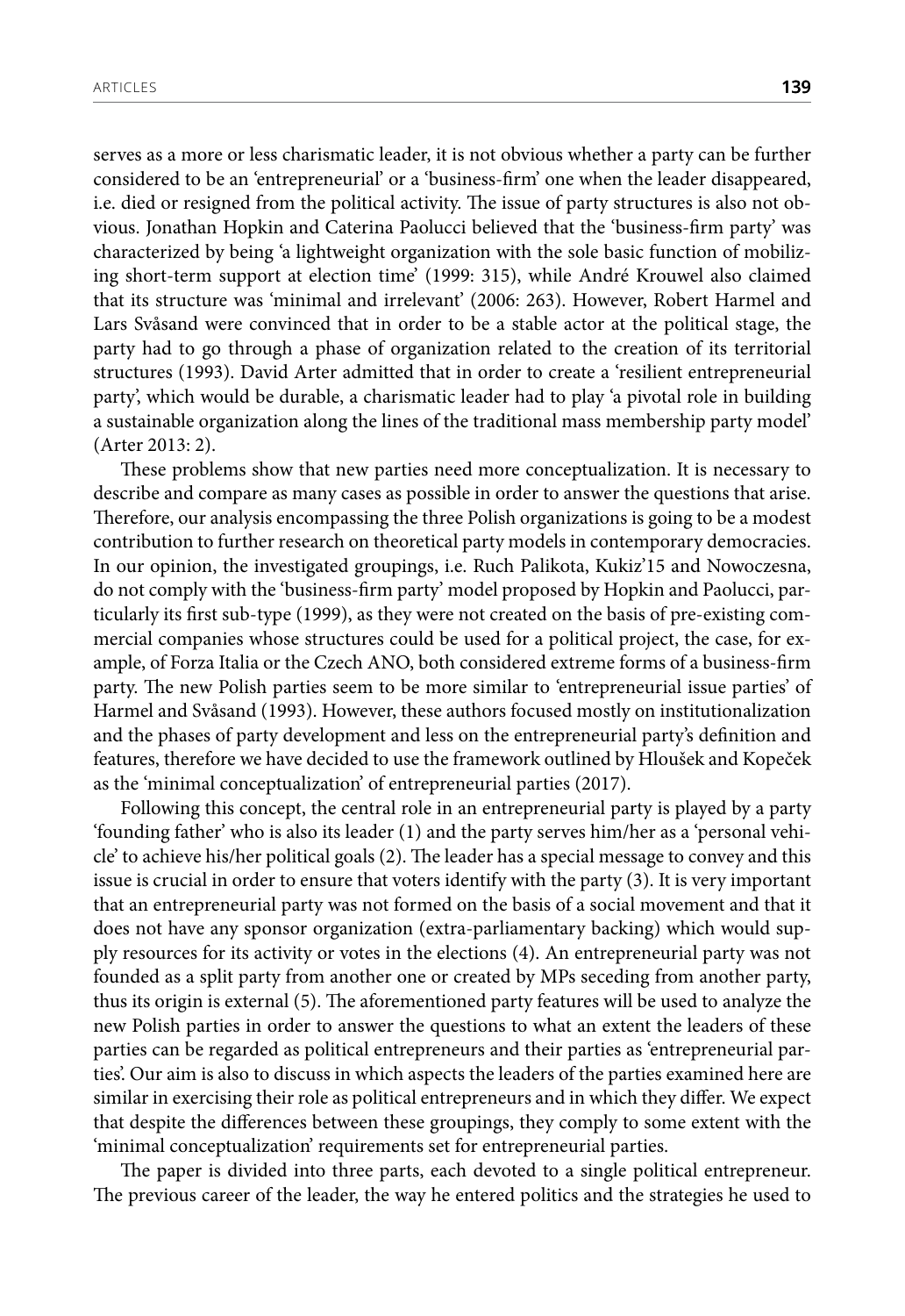achieve his goals are analyzed*.* We focus also on the party agenda and organizational structures to show the issues included in the message conveyed by the leader and his position within the party structures. However, the part devoted to Janusz Palikot is longer than the subsequent ones. This is due to the fact that his political activity started earlier and the parties created by him took part in a series of elections – parliamentary (2011, 2015), European (2014), local (2014) and presidential (2015) – whereas Paweł Kukiz and Ryszard Petru have been political entrepreneurs only since 2015. Moreover, it must be admitted that Kukiz'15 has not formally registered as a political party and is still active as an association. Despite this fact, we decided to include it into our research firstly and most importantly because it exercises such functions of political parties as representing social interests, taking part in elections, and exerting influence on the government through a political grouping in the parliament. Secondly, we included Kukiz'15 because the other investigated organizations also started as associations and after a short time decided to register as political parties, and this may be the case for Kukiz'15 as well.

#### **2. What is the message? The flamboyance of Janusz Palikot**

The first party under consideration as an entrepreneurial is Palikot's Movement (*Ruch Palikota*, RP). It was created just before the parliamentary elections in 2011 and immediately succeeded in winning 40 seats, becoming the third largest party in the Sejm (lower chamber of the Polish parliament) behind the PO (207) and the PiS (157), but before the PSL (28) and the SLD (27). The success was significant because the Polish party system, dominated by these four parties, was regarded by both the media and the public as 'concreted-up', with limited or no opportunity for new parties to pass the electoral threshold (Stanley, Czesnik 2014: 2–3). The substantial state subsidies allocated for the existing parties along with limitations of party funding from private sources imposed by the Political Party Act have made it difficult for newly created parties to enter the parliament. According to the opinion polls, support for the RP in August, i.e. two months before the 2011 election was about 1 per cent (CBOS 2011: 2). Still, the party eventually received 10.2 per cent of the vote (PKW 2011).

The party was a private initiative of the successful businessman Janusz Palikot, who entered politics in 2005, becoming a PO MP. However, he left the Civic Platform in 2010 and started to create his own grouping, which could help him in his subsequent political career. In 2010, the first party was still registered under the name 'The Movement for Support', but it did not submit the financial statement on time and thus ran the risk of being banned (Sieklucki 2013). Palikot did not wait for this to happen, but in 2011 decided to establish a new party called Palikot's Movement, which functioned under that name until 2013 and then was changed to Your Movement (TR – Twój Ruch). Before establishing his first party, Palikot created the association 'The Movement for Palikot's Support', which supported his political activity before the electoral campaign started. Compared with political parties, there are fewer limitations as regards the funding of associations in Poland. Therefore, it was a cunning solution that enabled Janusz Palikot to finance his political actions from the private sources, including his own (Wojtasik 2012: 167).<sup>2</sup>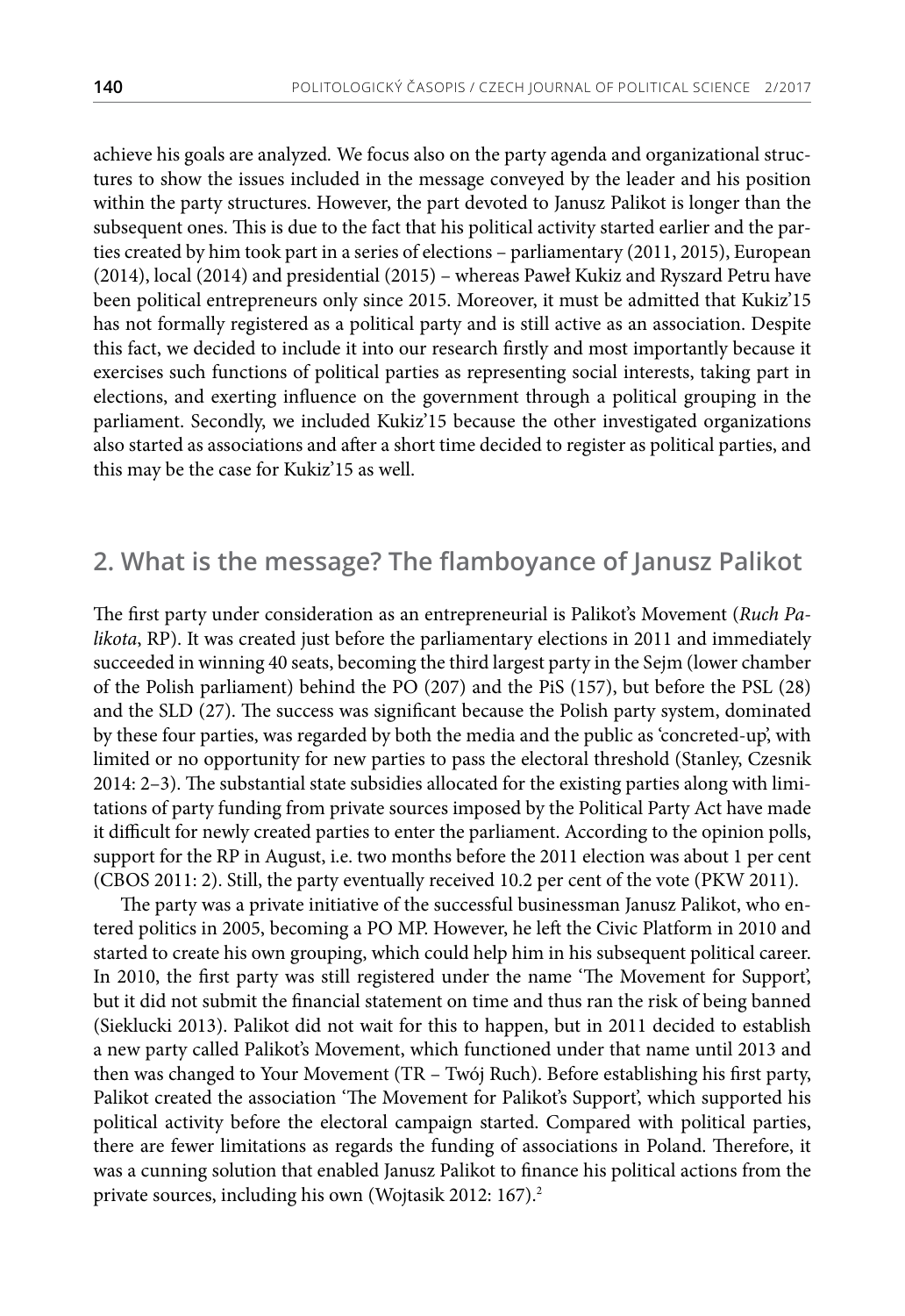Before starting his political career, Palikot studied philosophy at the Catholic University of Lublin and then turned to business. As an importer and producer of wine (the 'Ambra' firm) and vodka (Polmos Lublin), he became one of the richest people in Poland.<sup>3</sup> Then he sold out his business and fully engaged in political activity as an MP. He presented himself as a businessman who entered politics not for money, but to repair it, because he believed the change could not be effected by replacing some party officials with others (Palikot 2010a: 13). Chairing the parliamentary committee 'Friendly State' focusing on cutting red tape, on behalf of the PO, he gained political experience and enhanced his recognition. Palikot has always been very eccentric and flamboyant. He became famous not only for criticizing the incumbent politicians, but also for organizing happenings to draw public and media attention to some problems. Using such surprising props as a plastic penis and a gun, a butchered pig's head, condoms, small bottles of alcohol or T-shirts with the inscription 'I'm gay' ('Jestem gejem')4 and 'I'm with the SLD' ('Jestem z SLD') (Kocur, Majczak 2013: 47), he succeeded in drawing attention, but the audience focused mainly on the props and not on the message they conveyed.<sup>5</sup>

Palikot directed strong political criticism towards one of the main parties – Law and Justice. A major commotion was caused in January 2008 when he asked the following questions on his blog: 'Is President Lech Kaczynski abusing alcohol? Is it true that his hospital stays are related to alcohol abuse treatment?' (Palikot 2008: 183). This caused hostility towards him from some conservative PO MPs. After the tragic Smoleńsk plane crash of 2010, where president Kaczyński together with 95 other well-known public personalities died, Palikot's position in the PO seemed even worse, especially when he said that: 'the moral responsibility for the deaths of 95 people is borne by Lech Kaczynski, because he prepared the trip. The blood of the people who died in the catastrophe is on his hands' (cf. Palikot 2010b). Afterwards, it became obvious that Palikot was a *persona non grata* in the PO, thus he decided to leave the party (in December 2010) before being thrown out of it. In January 2011, he also resigned from the parliamentary mandate.

Janusz Palikot was well-known even before creating the party. Thus, Palikot's Movement was not necessary to enhance the leader's recognition, which was already impressive,<sup>6</sup> but instead it served as a 'personal vehicle' for entering parliament and allowed him to be present in politics after leaving the PO. The new group should be regarded as being created from scratch, without support from any social movements or sponsor organizations, and without parliamentary origins. Although Palikot was a former MP, his resignation from PO membership did not cause a split in this party. He left alone, criticized the PO and opposed placing well-known politicians on the electoral lists of the new party. Without local structures, the party decided to open the process of candidate selection to various political milieus as well as the public. An e-mail address was given out (biuro@ruchpalikota.org.pl) and anyone could write and submit their candidature in order to take part in the process. The preliminary electoral rolls had been announced earlier by the Political Committee of the party, but they were supposed to be supplemented by candidates nominated by citizens. The idea was to find young candidates who had become adults after 1989 and to take into account gender parity (Gazeta.pl 2011). Finally, the RP managed to register its lists of candidates in all 41 constituencies. There were some leftist and LGBT activists, mainly people connected with the party the Reason the Polish Left (*Racja Polskiej Lewicy*), Campaign Against Homophobia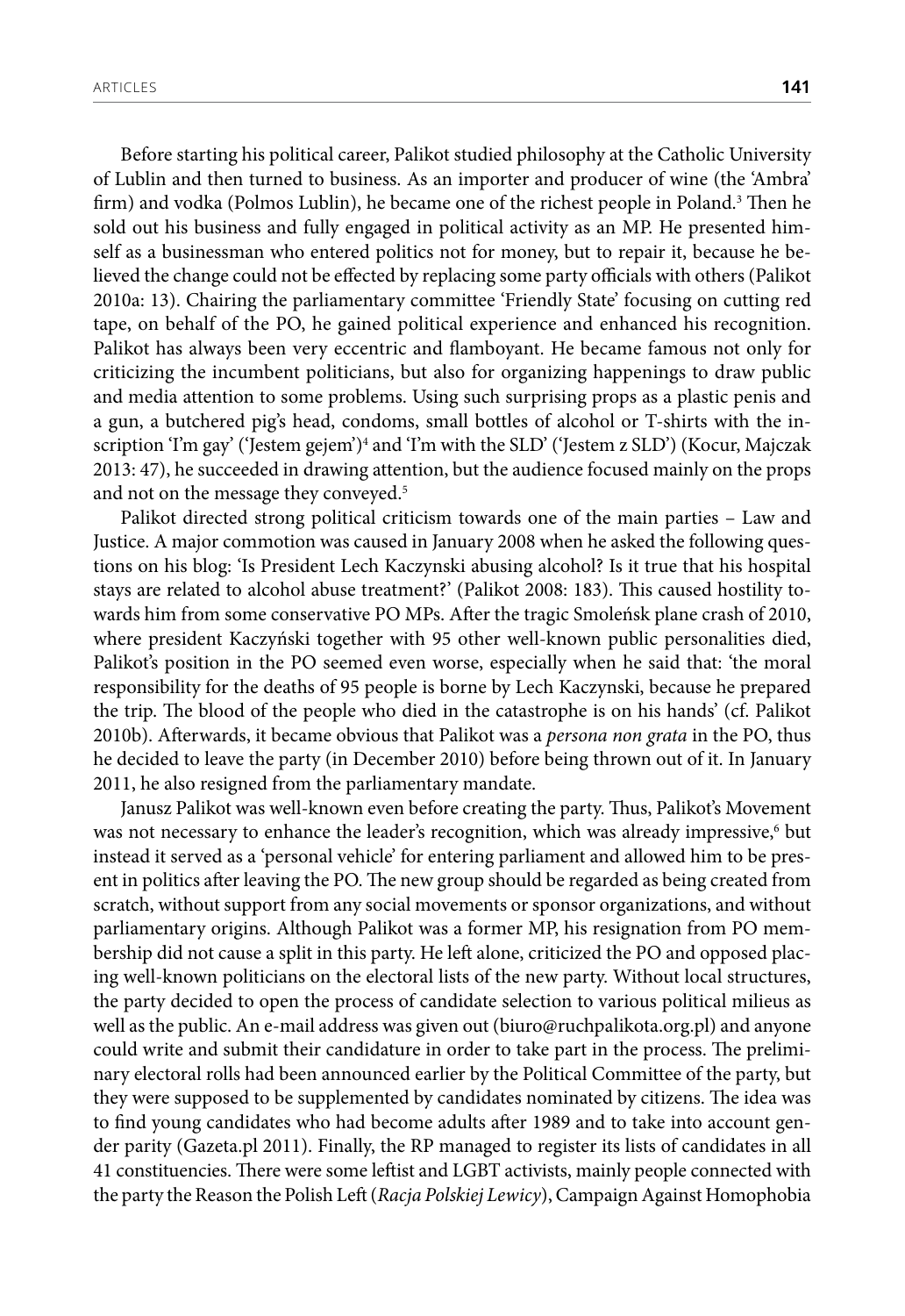and the initiative Free Hemp. Among them Anna Grodzka, the first-ever transsexual MP and Robert Biedroń, the first openly gay MP (Polskieradio.pl 2011).

Taking from Harmel and Svåsand (1993) that not all charismatic parties are 'entrepreneurial issue parties', because while the latter 'emphasize issues in the message the leader creates, for other charismatic parties the leader *is* the message', it must be admitted that it is difficult to point out clearly the message that Palikot has created. The program of the party, called 'Modern State' ('Nowoczesne Państwo'), concentrates on political change in Poland including the replacement of the party elites present in politics from the beginning of the transformation (new labels, same faces) and who are not able to make the country develop (Ruch Palikota 2011a). During the 2011 campaign, anti-party positions were related to presenting Palikot's image as a successful businessman. The slogan 'It is not for the money that I am in politics' placed on billboards served this purpose. Palikot's Movement was focused on socio-cultural reforms and anti-clericalism, and it was also strongly pro-European. However, the party leader is often accused of changing his ideological profile. Firstly, Janusz Palitot was the publisher of the weekly magazine 'Ozon' in 2005–2006, which popularized conservative ideas and values complying with the social teachings of the Catholic Church and it was only subsequently that he changed his views, fighting radically with the Church's influence on the public domain. Secondly, Palikot initially seemed to foster liberal stances in the economy and to support entrepreneurs, showing himself as one of them and thus knowing their problems. Subsequently, he took a left turn, especially during the party congress in 2012, and he entered electoral coalitions with some leftist politicians and parties. Despite these changes, it is possible to point out the main issues which have characterized the ideological profile of the RP and then the TR.

The party advocates for the separation of Church and state, the termination of the concordat, the liquidation of all state financial assistance to the Church as well as the withdrawal of religion classes from state schools and the removal of religious symbols from public institutions. It attaches great importance to gender equality and the rights of sexual minorities, the legalization of same-sex civil partnerships and soft drugs as well as the liberalization of abortion law.7 A lot of attention is paid to improving the functioning of the state. The party postulates abolishing the Senate, increasing the role of local government and the level of citizen participation in public life through referenda and public consultations. It also wants to introduce a mixed electoral system, abolish state financing of political parties, improve the decision-making process of the state, reduce bureaucracy and introduce clear rules for the appointment of state officials (Ruch Palikota 2011a). It is difficult to characterize the party's position on the economy because on the one hand it proposes flat taxes and the liquidation of barriers for business activity (lower taxes, friendly administration and enhanced innovation) (Ruch Palikota 2011b); on the other hand, however, slogans at the 2012 party congress such as 'Correction of capitalism' or 'Full employment, zero unemployment' fostered state interventionism (Tvp.info 2012). Therefore, in terms of its economic profile, the party is classified as social-liberal.

The change of the party name to Your Movement in 2013 was related to the intention to expand its electoral base and the fact that some well-known leftist personalities like Prof. Jan Hartman or Marek Siwiec, MEP, were joining the party. This also led to changes in the party statute and structures. According to the first document, adopted in 2011, the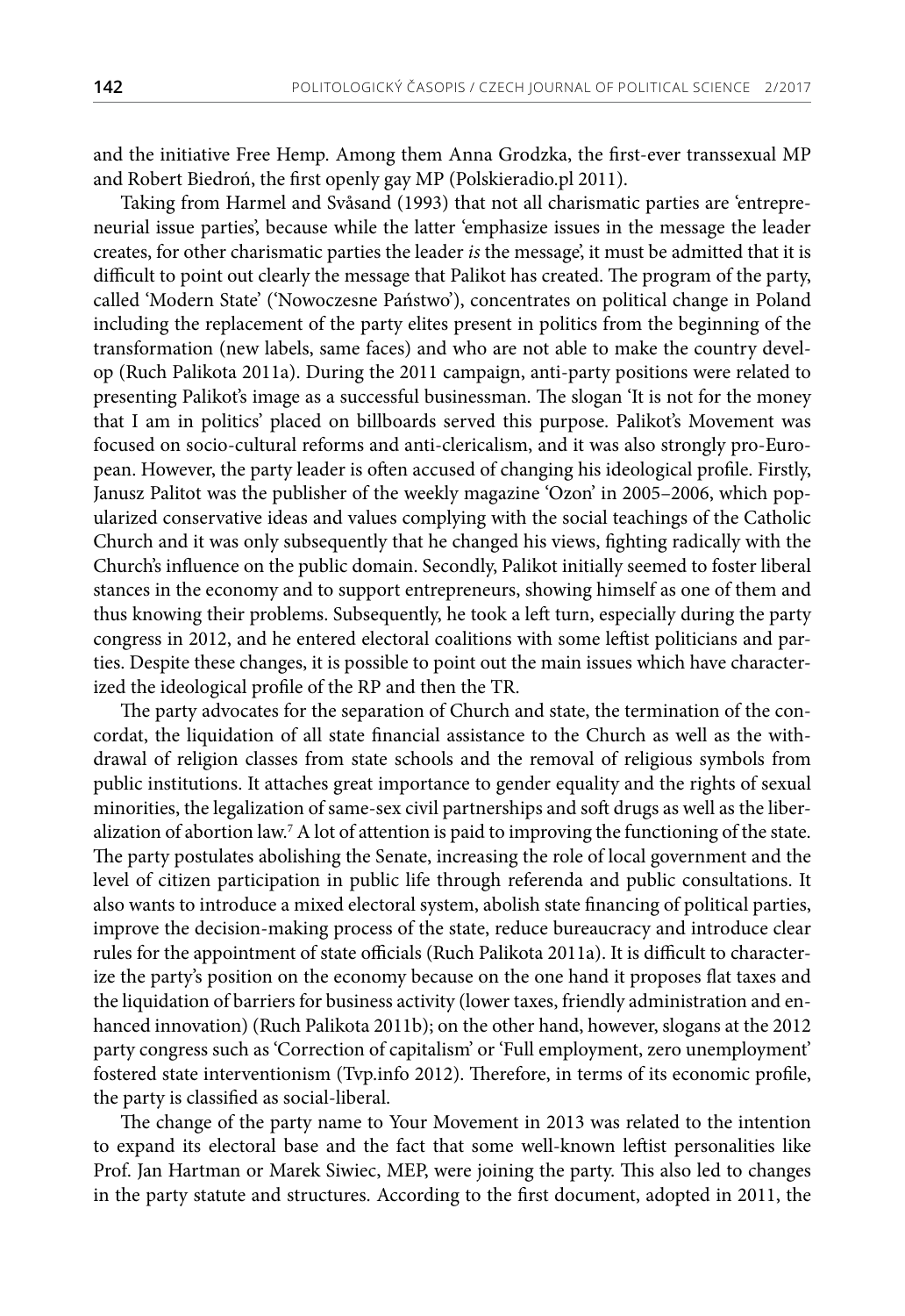RP's structure was composed of three levels: beside the national one, there were constituencies encompassing those for parliamentary elections and local clubs as the lowest-level territorial structures. The party was centralized with much authority granted to the National Board and the local structures were just being created as the party was still new. However, the RP did not manage to complete the task and in some constituencies party structures existed only on paper.

The bodies of the party at the central level were: the National Congress, National Political Council and National Committee (decision-making bodies); the National Board and party Chairman (executive bodies); and the Scrutiny Committee and party Court. The Congress was composed of representatives of members chosen by lower-level congresses as well as members of other bodies at the central level. Their main duties included amending the party statute, and choosing party Chairman and members of Scrutiny Committee. The other decision-making bodies – the National Political Council and the National Committee – consisted of *ex-officio* members. The first included the party Chairman, members of the Board, National Committee, party MPs and leaders of the Youth Movement and the Women's Movement. The second was composed of the party Chairman and Chairmen of Constituencies (lower-level structure). Whereas the Council was a very powerful organ e.g. defining party policies, taking political decisions and recommending candidates for some public offices (president, members of government), the National Committee decided only about some actions undertaken in constituencies, could express its opinions concerning party activities and had some other competencies exercised at the request of the Chairman. For example, the National Committee chose, at the request of the Chairman, the two deputy chairpersons, secretary and treasurer, who besides the Chairman served on the National Board authorized to manage and represent the party. Within its wide range of power was also the approval of the electoral list for parliamentary, EP and regional elections, including candidates for city mayors. It was also able to abolish the party structure at the constituency level and remove party members. The chairman was not given much power, yet in practice he/she enjoyed extensive prerogatives as the chair of the Board (Ruch Palikota 2012).

When the party was renamed in 2013, the statute was changed accordingly and besides the traditional party membership, the institution of party supporters appeared, although it was not exactly precise. The TR introduced the fourth level of party organization – regional one (encompassing voivodship) and a new institution – the shadow cabinet modeled on British solutions. Moreover, one of the bodies of the central level – the National Committee – was abolished, and the Chairmen of constituencies became members of the National Political Council. The latter was entitled to co-opt further 30 members. The position of this body was more significant than before, yet the National Board remained the most powerful and the number of its members increased to 20, including members chosen by the National Political Committee at the request of the party Chairman, thus the Chairman – not enjoying ultimate authority – was able to control the Board which did enjoy it (Twój Ruch 2013).

The actual version of the statute was adopted in 2015 after three electoral defeats in EP, local and presidential elections, but before the most important parliamentary elections in October 2015. The regional level of the party structure and the shadow cabinet were withdrawn from the document, yet the most important change related to the introduction of two leaders, a man and a woman, replacing the chairman (Twój Ruch 2015). This was probably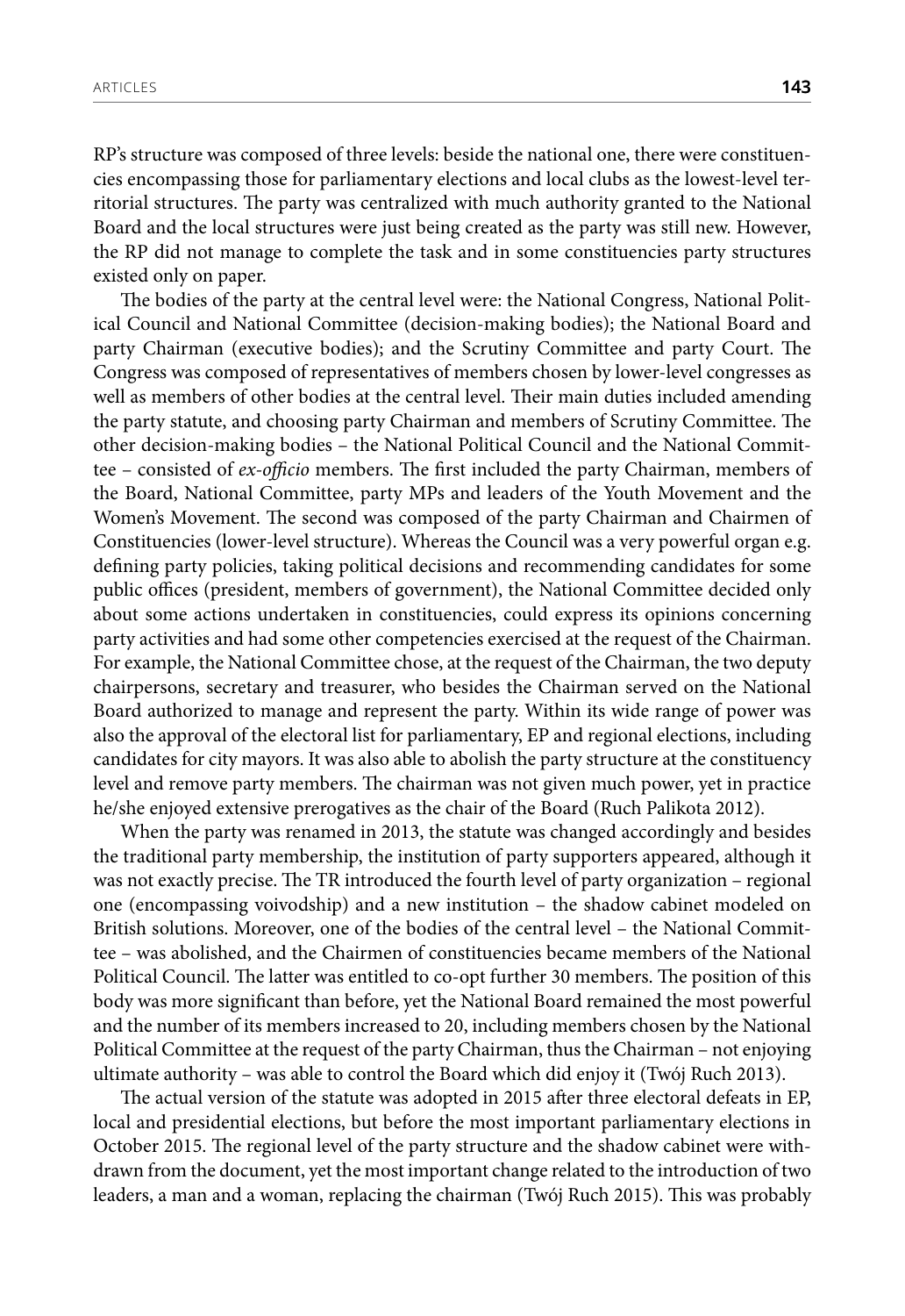due to the electoral defeats and the fear that the party would not pass the threshold and would be removed from the parliament after the election, which finally happened indeed.

After the 2011 parliamentary election, the RP was popular and its parliamentary group was even joined by the MPs who left other parties.<sup>8</sup> The party as well as its parliamentary faction were led by the founder Janusz Palikot who decidedly dominated the party. According to one of his party MPs: 'He was always convinced of his own infallibility. It always had to be the way he wanted – he did not accept any criticism' (Halina Szymiec-Raczyńska) (Natemat.pl 2013). Power in the RP centralized around the party leader, therefore the internal management style that has evolved within the party can be considered a typical 'business firm-party' model (Hopkin, Paolucci 1999: 323). This was visible especially when, after the electoral success and a phase of enthusiasm, the MPs began to leave the party one after another, claiming that there was no discussion in the party, that 'the form [was] more important than the content' (Adam Kępiński) (Tvn24.pl 2013) and that 'the only aim [was] media coverage' (Halina Szymiec-Raczyńska) (Gazeta.pl 2013).

The aforementioned change of the party name and invitation addressed to some wellknown leftist politicians to join the party can be regarded as attempts to rescue the project. As Harmel and Svåsand (1993) would put it, Janusz Palikot transformed Palikot's Movement into Your Movement in order to create 'an organization with many heads, hands, and voices'. However, these changes were not accompanied by the creation of local structures, which were weak or even non-existent and 'new heads' appeared only among party elites at the central level. The party's first defeat came with the EP election in May 2014. The TR became a part of the broad electoral coalition 'Europe Plus Your Movement' composed of some center-leftist parties (but without the biggest one, the SLD), created in order to pass the 5-per cent electoral threshold. However, the coalition received just 3.58 per cent of the vote, and thus did not get any seats in the European Parliament (PKW 2014a). In the November 2014 local election, the TR decided to go solo. According to the leader, during that election the party should: 'build the foundations for its further existence, development and strength' (Wyborcza.pl 2014). This strategy proved inefficient. Your Movement did not manage to register lists of candidates in many regional constituencies, thus its electoral committee did not have nationwide coverage. The outcome was even worse as the TR did not win any seats in regional assemblies. In the country as a whole, they got about 1 per cent of the vote (PKW 2014b). Many known politicians left the party, including MPs (e.g. the chairman deputy Anna Grodzka and the party spokesman Andrzej Rozenek). Consequently, in March, the parliamentary representation had fewer than 15 MPs and under the circumstances it lost the status of a parliamentary group and became a parliamentary circle.

The presidential election of May 2015 marked yet another attempt to boost the party's popularity, yet it failed once again. Janusz Palikot was the obvious presidential candidate of the TR. He used the slogan 'Everything is possible'. This was also the title of Palikot's autobiography, published in 2015 by his personal publishing house – Słowo / Obraz Terytoria (Palikot 2015). Palikot also campaigned under the other slogan of 'I will bring them to order' ('Zrobię z nimi porządek') which could also be seen on the bus used by Palikot to cross the country during the campaign. These words were directed mainly against the PiS politicians – its chairman Jarosław Kaczyński and his deputy Antoni Macierewicz (Natemat.pl 2015). The party leader changed his image once again, presenting himself as more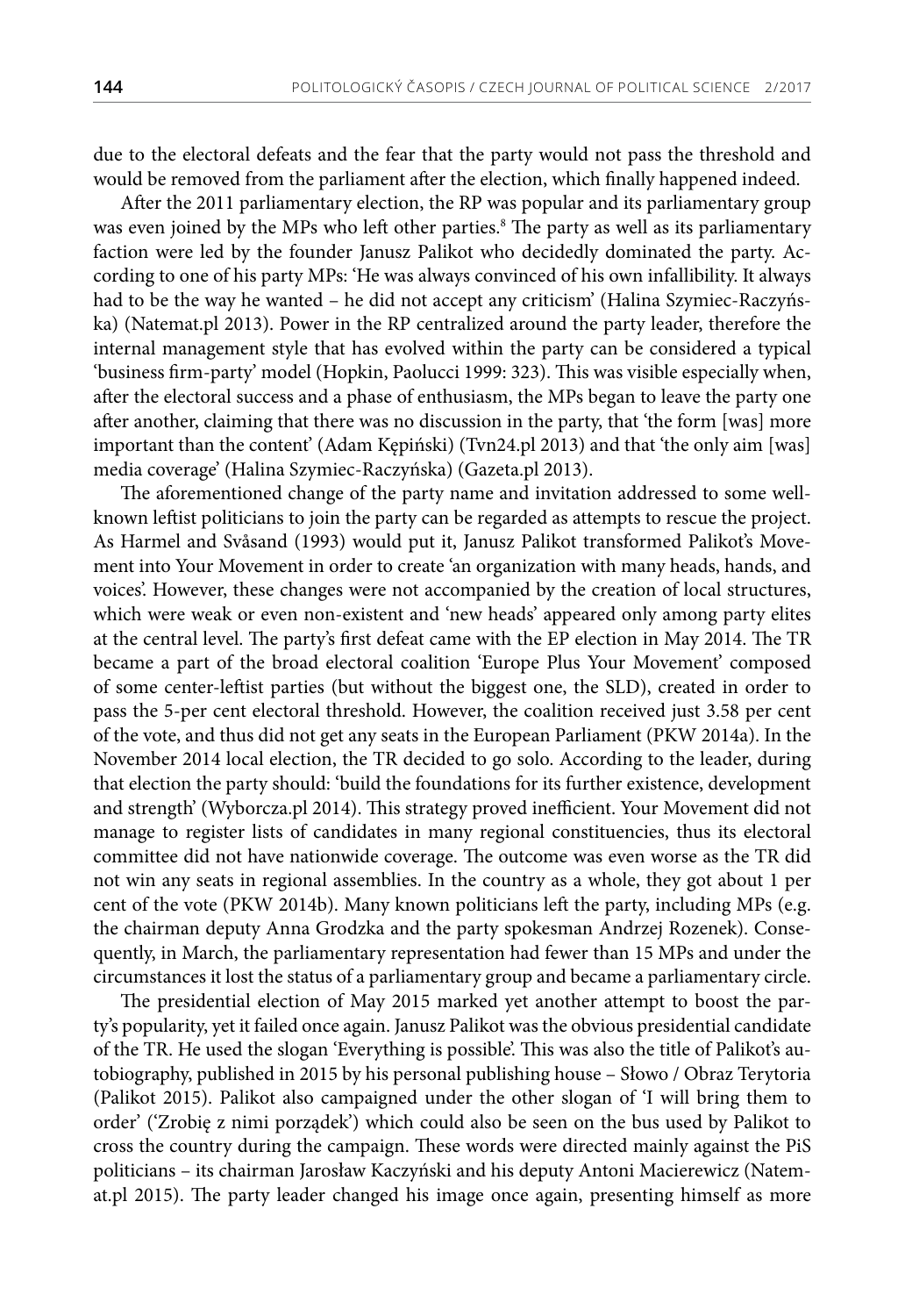formal and noble than before. Despite the intensive campaign, Janusz Palikot received only 1.42 per cent of the vote, securing a measly seventh place, not only behind the favorites – the then President Bronisław Komorowski and his main opponent the current president Andrzej Duda, but also behind representatives of five other groupings, including two extra-parliamentary ones (Kukiz'15, KORWIN) (PKW 2015a).

After this defeat in June 2015, the TR changed its statute introducing gender parity into party leadership and Barbara Nowacka was chosen as the party co-leader; she is the daughter of Barbara Jaruga-Nowacka, a popular leftist politician who died in the Smoleńsk plane crash. With poor chances of passing the parliamentary threshold (5 per cent for parties), the TR decided to create an electoral coalition with other leftist parties, including the SLD (PKW 2015b). Barbara Nowacka became the leader of this coalition named United Left (ZL – Zjednoczona Lewica SLD+TR+PPS+UP+Zieloni).9 She seemed to be very popular among the voters (CBOS 2015: 12), but did not get sufficient support from the other party leaders during the campaign, as they often did not believe in the success of the coalition and thus did not engage in its activity. Finally, the coalition gained 7.55 per cent of the vote, failing to pass the electoral threshold (8 per cent for coalitions) (PKW 2015c). The parties of the ZL blamed one another for the defeat, thus their cooperation ended almost immediately after the elections.

The TR's founder and leader, Janusz Palikot, as well as the co-leader, Barbara Nowacka, retained their positions in the party. However, the former disappeared from the media and party life. Nowacka is still active yet unable to say what the political plans of the founder are. The strategy including the presence in the media and using marketing tricks seemed to be unsuccessful and the theory of Harmel and Svåsand (1993) concerning party institutionalization was confirmed once again (Kosowska-Gąstoł 2017, in print). It is difficult or even impossible for a party to survive if it has not created sufficient territorial structures. The party in question has not drawn conclusions from its defeat and it does not build such structures.<sup>10</sup> The chairwoman prefers uncoordinated *ad hoc* activities benefiting civil society, engaging in social movements instead of building strong party structures.

To sum up, the TR can serve as an example of an entrepreneurial party of the 'minimal conceptualization' proposed by Hloušek and Kopeček (2017). The party was created by Janusz Palikot as his private initiative in order to serve him as a 'personal vehicle' helpful in achieving his political goals. The founder has always played the central role in the grouping, being not only the party leader but also chairman of its parliamentary group and its candidate for the presidential office. It can be said that it was not a party with a leader but a leader who used a party for his own purposes. The party was not created as a result of the activity of a social movement or another sponsor organization; it was also not founded by a group of MPs splitting from another party. The leader has constantly exerted crucial influence over his project and has retained the position even when the party was losing all elections after 2011. The only problem is the message, as while the concept of 'a modern, friendly and secular state' can be regarded as the main issue proposed by the party, it was not completely clear and was watered down by the leader; additionally, his charisma often seems to merit more than the message, which – according to Harmel and Svåsand (1993: 68) – is typical rather of charismatic parties than entrepreneurial ones.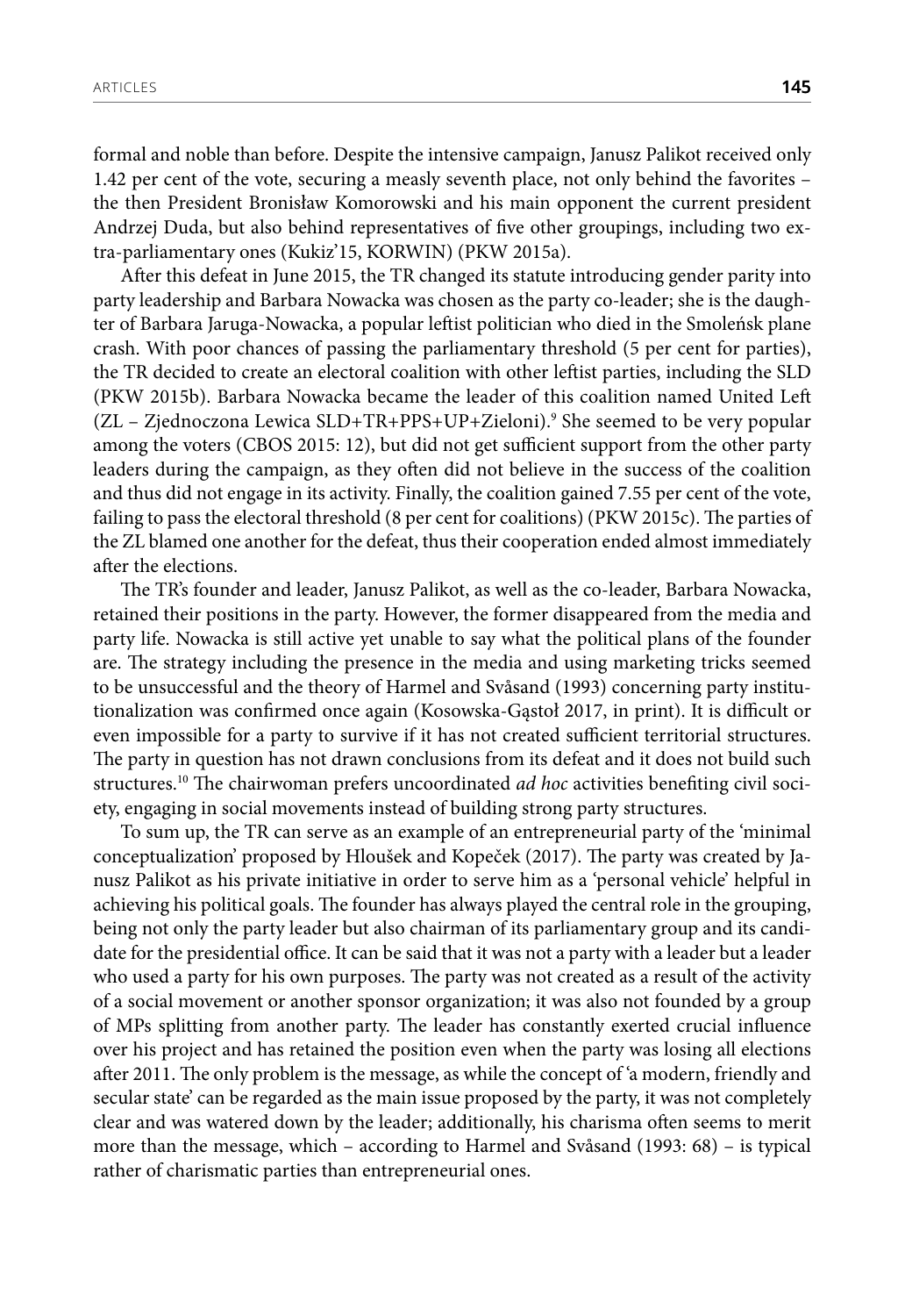## **3. All I stand for is SMDs. The non-partisan organization of Paweł Kukiz<sup>11</sup>**

The second group that can be analyzed by making use of the notion of an 'entrepreneurial party' is the Electoral Committee Kukiz'15. It took part in the parliamentary elections in Poland in October 2015, winning 42 seats and thus became the third force in the Polish Sejm, after the PiS (235 seats) and the PO (138 seats) (see Table 1). This respectable result came as a surprise, since Kukiz'15 had been organized only four months before the elections. Currently (mid-2016), the parliamentary group Kukiz'15 has 36 MPs and is a part of the Association for the New Constitution Kukiz'15, registered in February 2016 (hereinafter 'Kukiz'15' or the 'Association').

The name Kukiz refers to Paweł Kukiz, the chairman of the Association, its leading personality and to a certain extent the symbol of this new political entity. The current political career of Paweł Kukiz and his position in the Association brings to mind the category of a political entrepreneur and the Association itself fits the 'minimal conceptualization' of an entrepreneurial party as outlined by Vít Hloušek and Lubomír Kopeček (2017), although it has to be emphasized that the Association for the New Constitution Kukiz'15 is not officially registered as a political party.

Paweł Kukiz is a well-known Polish musician, who for several years now has also been known as a political activist, engaged in promoting the idea of change in the Polish electoral law by introducing the majority-based electoral formula and single member districts (SMD). The decision to run in the parliamentary elections in October 2015 followed his success in the presidential elections in May of the same year. As a presidential candidate, Kukiz won 20.8 per cent of the vote, which placed him third after the current Polish president Andrzej Duda and the former president Bronisław Komorowski. Apart from single member constituencies, Kukiz also talked about the necessity for deep reforms of Polish politics and the economy in his presidential campaign. In his speeches, he used simple, populist language, presenting himself as an advocate of the people. His main slogan was 'Poland, you can' (Potrafisz Polsko).

Paweł Kukiz can be considered a political entrepreneur in that his career thus far has not been connected with politics; he has been a rock musician since the 1980s. He studied law and political science, and the texts of his songs can be described as politically or socially engaged. He actively entered politics only in 2007, supporting the introduction of SMDs into Polish electoral law, proposed then by Civic Platform. After the PO dropped this idea, Kukiz engaged in promoting it. In 2012, he organized a civic initiative (and an Internet site closely linked to it) which demanded the restoration of the petitions which backed SMDs when the idea was still linked to the PO and also demanded the introduction of SMDs as such into the electoral system. This initiative was called 'milled.pl' (Zmieleni.pl), the name alluding to the alleged destruction (milling) of the abovementioned petitions. In 2013, as a leader of the 'milled.pl', Kukiz took part in an initiative organized by the Solidarity trade union called 'The Platform of the Indignant'. Apart from Solidarity, the meeting attracted also other trade unions and representatives of various organizations such as the Anti-ACTA Movement and Kukiz's 'milled.pl' (Polskatimes.pl 2013). The idea of the whole initiative was to express deep criticism of the Polish government and parliamentary parties and to demand reforms such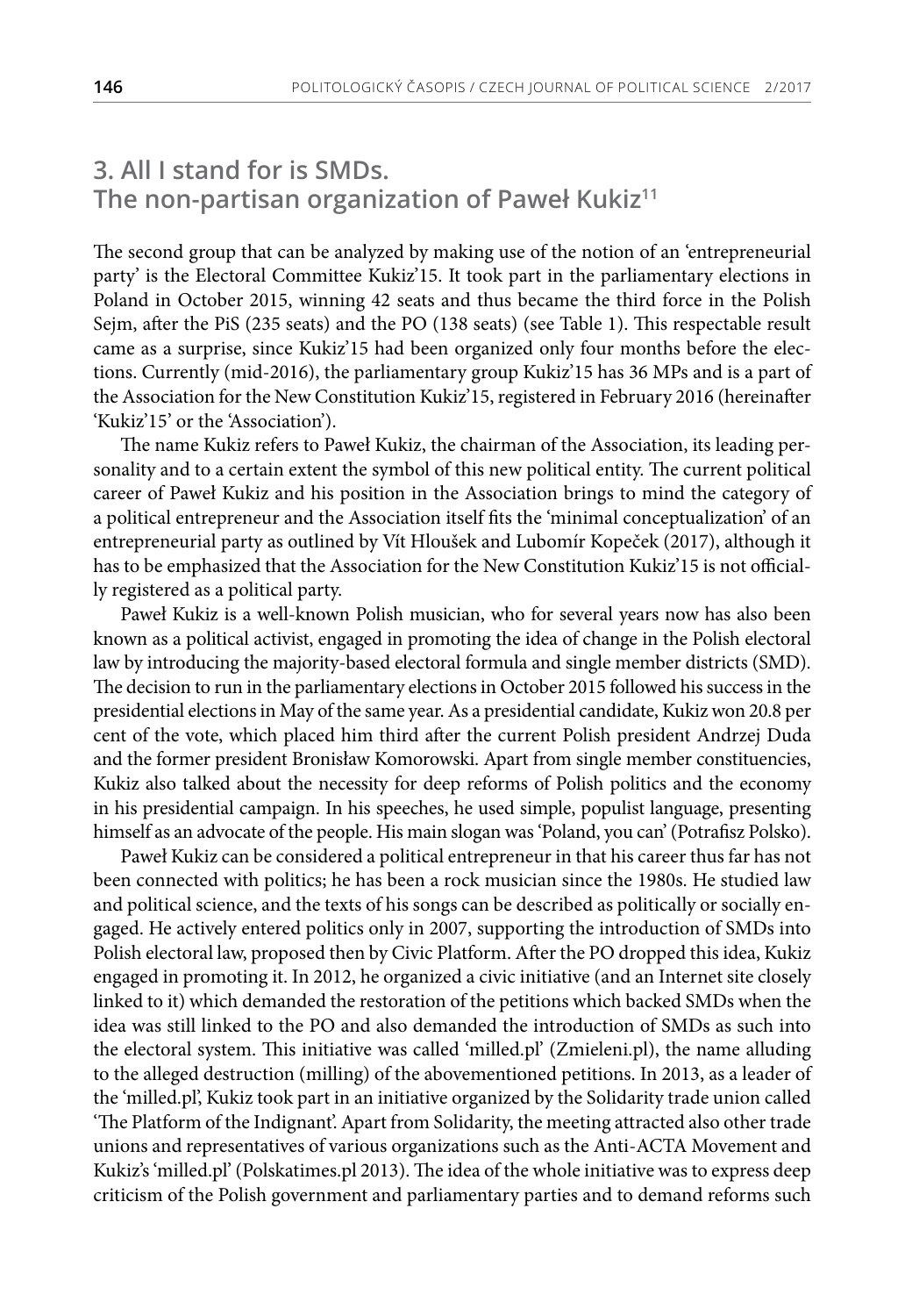as the introduction of the SMD or a referendum concerning the dissolution of the parliament. Soon afterwards, the cooperation between Solidarity and milled.pl stopped, yet Paweł Kukiz did not cease his political engagement.

After the presidential campaign, Paweł Kukiz and his collaborators decided to organize the non-partisan Electoral Committee for the upcoming parliamentary elections. Potential candidates could apply through the Internet site Ruchkukiza.pl. They were supposed to present themselves by answering several questions about their education, profession, marital status, children, financial situation, previous engagement in political campaigns, NGOs, and political parties. Among the questions was also one about a potential candidate's debt, including enforced debt collection. Some questions concerned opinions on ideas such as decentralization of the Polish health service, the 're-industrialization' of Poland or regaining the banks from foreign owners (the so called 're-Polonization' of banks) (Wyborcza. pl 2015). The drafting of electoral lists involved some personal conflicts, reported by the media, among Kukiz's collaborators from the presidential campaign, some of whom were not included among the candidates. Those who finally ran in the elections were not a coherent team. Some of them defined themselves as nationalists, some liberal-conservatives, some were SMD activists, and some were just supporters of Kukiz. The Electoral Committee Kukiz'15 registered its lists in electoral districts in all Polish voivodships.<sup>12</sup>

The program for this election was called Strategy for Change Kukiz'15 (Ruch Kukiza 2015b). In the opening chapter, it was stated that this was not a political agenda, as that sort of document was characteristic of political parties and they were mostly unfair lists of promises which were not kept after the elections. As it was stated, the document presented was just a strategy for change; it was not a list of promises but a list of necessary steps which would make the change possible. The corrupt political class was identified as one of the most important problems in Poland today. Among the steps for change, the Strategy pointed to the amendment of the Constitution, introduction of the SMDs and an obligatory referendum without any thresholds. As a desirable change of the political system, the Strategy describes the presidential system with president being head of government but without legislative initiative, which should belong to MPs and the citizens. Among solutions that would lead to an improvement of the political and economic situation in Poland were the curtailing of the financial and tax privileges of international companies active in Poland, the simplification of the tax system, the 're-Polonization' of banks, the elimination of corruption and nepotism in public administration, and curtailing the privileges of political parties, particularly by eliminating state budget subsidies for those organizations. There was strong opposition against introducing the euro currency as well as a very assertive announcement to terminate international agreements concerning climate change. The position on Polish membership in the EU can be described as vague: there was no clear negation, however emphasis was put on the independent and sovereign state. The leading slogans for the Kukiz'15 campaign were 'Poland, you can' and 'Give the state back to the citizens'.

The statute of the Association for the New Constitution Kukiz'15 lists various objectives encompassing the promotion of the notion of civil society, economic liberty, self-government, or activities aimed at limiting state subsidies for political parties (Ruch Kukiza 2015a). There is also an aim almost symbolically linked to Kukiz, i.e. the promotion of the SMDs. In paragraphs 11 and 12 one reads that the Association is a social movement which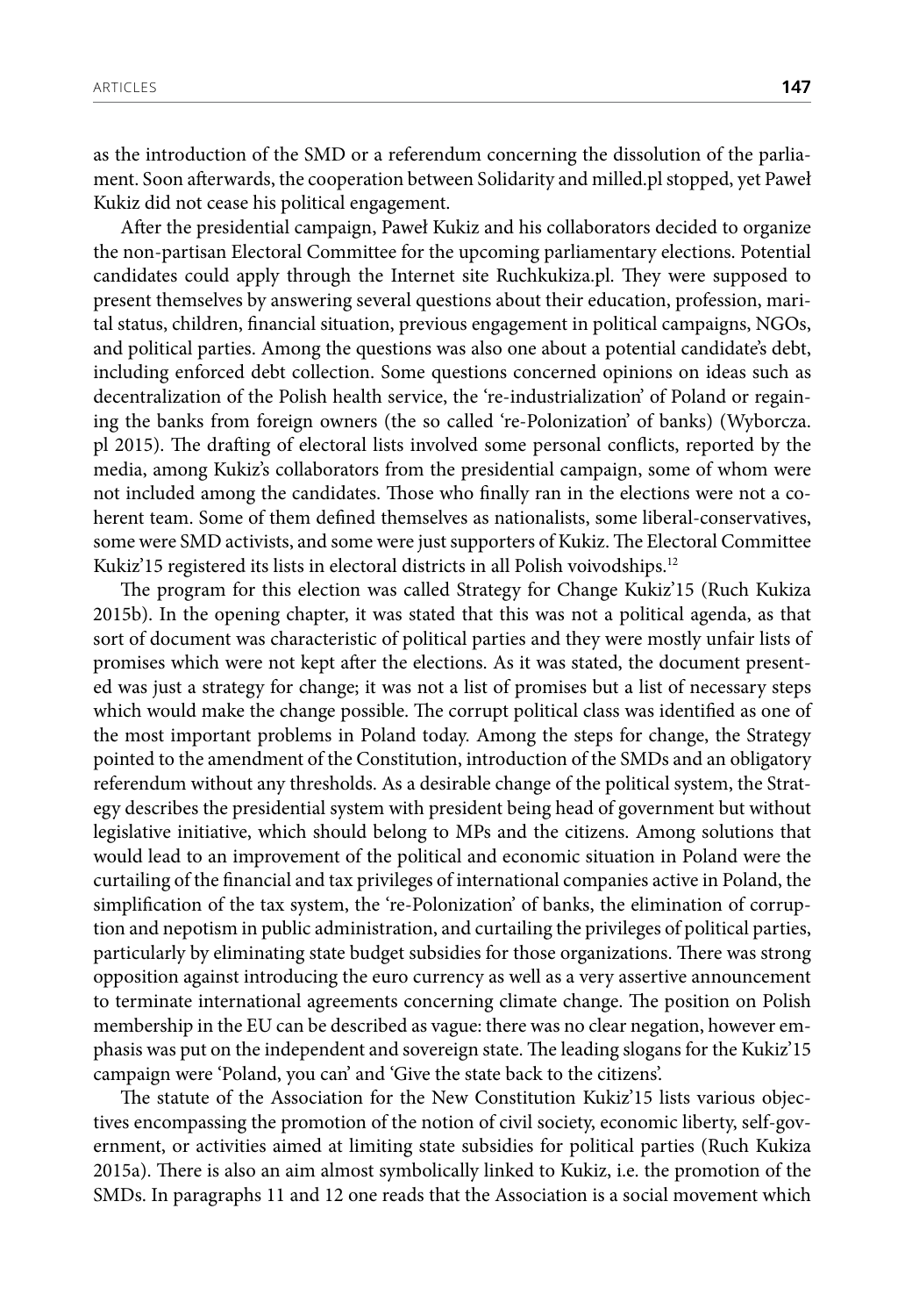can be engaged in exercising public authority through the activity of its members, who can take part in all electoral campaigns in Poland. The decision to take part in elections is taken by the National Executive Board, which additionally recommends that members participate in exercising public authority. If a member of the Association wants to use symbols of the Association, it must be approved by the National Executive Board. The affiliation status with the Association can be threefold: members, supporters and honorary members. In order to join the Association as a member, it is necessary to fill out the declaration and present two recommendations from the existing members. Decisions to accept membership declarations are taken by a designated member of the National Executive Board. In case of rejection, the potential member can appeal to the National Executive Board, whose decision is final. Honorary membership is granted by the National Executive Board. The rights and duties of the members include active and passive voting rights when selecting the authorities of the Association, possibilities of taking part in the activities of the Association and formulating postulates, as well as paying membership fees. Supporters play only an advisory role in the meetings of the Association's bodies.

The main structures of the Association on the central (national) level are the National Meeting of Delegates, National Executive Board, Control Committee and Disciplinary Tribunal. The Association has a chairman, elected by the National Meeting of Delegates, however this is not a separate position included in the statute, nor are there special competences assigned to this position. Lower-level structures function on the level of constituencies and are called Divisions (Oddziały), and organizational units at this level mirror the units at the national level. The basic structure is called a circle. It is established by a decision of the National Executive Board at the recommendation of the Division Executive Board. The statute includes two bodies described as advisory: the parliamentary group and the Council of the Association. The latter consists of persons invited by the National Executive Board and chairmen of the Divisions.

The statute clearly shows the centralization of the Association, with most powers concentrated in the Executive Board on the national level. This body consists of 9 to 13 persons and includes the Association's chairman, deputy chairmen, secretary and treasurer. Guests invited by the Board may also take part in the work of this body, playing an advisory role. The body has a wide range of powers, including management and representation of the Association, adopting plans for thematic and financial activities, as well as the establishment of local circles and Divisions. The National Executive Board is currently (2016) chaired by Paweł Kukiz and consists of a group of his closest collaborators. The organization of the local structures of the Association have just begun (spring, summer 2016), the lack of a strong territorial base being explained by a lack of money, since Kukiz'15 as an association does not qualify for state subsidies for political parties (Olsztyn tvp.pl 2016).

On the one hand, Paweł Kukiz's and his Association's political message is simple and clear. On the other, Kukiz'15 in the parliament is criticized for being vague and hesitant. Those characteristics, coupled with the abovementioned incoherent composition of the Kukiz'15 parliamentary group, have already caused several splits. In December 2015, the group was abandoned by two MPs (Trojanowska 2015). In April 2016, the media widely covered the departure of a group of MPs linked to the National Movement, then Kukiz'15 was abandoned by Kornel Morawiecki (Onet.pl 2016). The most recent media information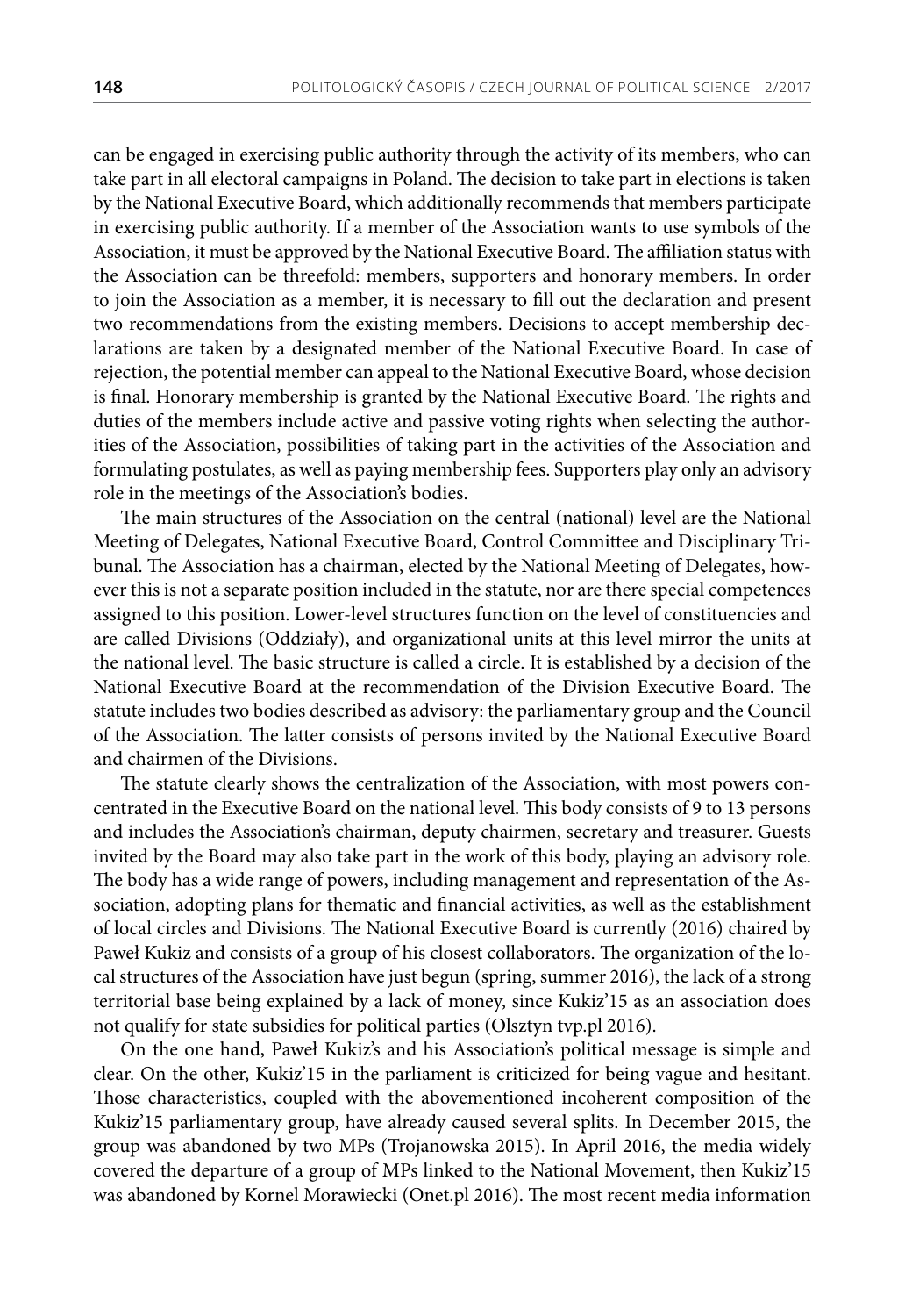about an activist leaving Kukiz'15 was the case of a very close collaborator of Paweł Kukiz, the musician Piotr 'Liroy' Marzec (Krzymowski 2016). It is interesting that Marzec used the argument of the excessive centralization of the decision-making process in Kukiz'15, limited to the closest circle around the leader.

All in all, the Association for the New Constitution is not formally a political party. The avoidance of the notion of a political party may be due to the lack of trust in political parties as intermediaries in the democratic process (Hug 2001; Brunclík, Kubát 2014). We argue, however, that even if an organization rejects the characteristics of a political party, it may be assumed that it acts as such, taking part in the elections, having representatives in the parliament, pursuing aims related to the exercise of public authority as it is stated in its statute. Consequently, if we decide to look at Kukiz'15 as a kind of political party, we further argue that it can be described in terms of an entrepreneurial party, using the minimal conceptualization proposed by Hloušek and Kopeček (2017). Paweł Kukiz certainly may be looked upon as the founder of the Association; he is its unquestionable leader and occupies the central position in its structures, being the chairman and part of the National Executive Board, the body which is central to the structure and functioning of the Association.

The political message promoted by Paweł Kukiz – single member districts – can be recognized as the major political project upon which the Association was organized. The Association is not connected with any sponsor organization or social movement. On the contrary, it aspires to become a mass social movement itself. Neither the founder of the organization nor any other prominent figure of the Association was previously a member of the parliament. The only element which may not quite exactly correspond to the characteristics proposed by Hloušek and Kopeček is the way in which the Association functions as a personal vehicle for its leader. In the case of Paweł Kukiz this might be problematic in that he does not seem to be particularly interested in his personal political career, perceiving himself rather as an activist devoted to a cause he believes in. However, it must be acknowledged that this dimension is difficult to assess, as it involves the politician's personal attitude. Moreover, the Association is a new one in politics and it is difficult to predict whether and how it will develop.

#### **4. The message is still to be defined. The case of Ryszard Petru**

The third formation analyzed in this paper is Nowoczesna Ryszarda Petru, one of the Polish political parties bearing the name of its founder. It is a new entity, organized shortly before the 2015 parliamentary elections. It won 7.6 per cent of the vote and 28 parliamentary seats (see Table 1).

Ryszard Petru studied international relations and he already engaged in politics as a university student. In the 1990s, he worked as an assistant to the Union for Freedom MP Władysław Frasyniuk, and he later worked as a consultant for Leszek Balcerowicz when the latter was deputy prime minister and finance minister. Petru himself was a member of the Union for Freedom and in 2001 he ran for parliament, although without success. In the first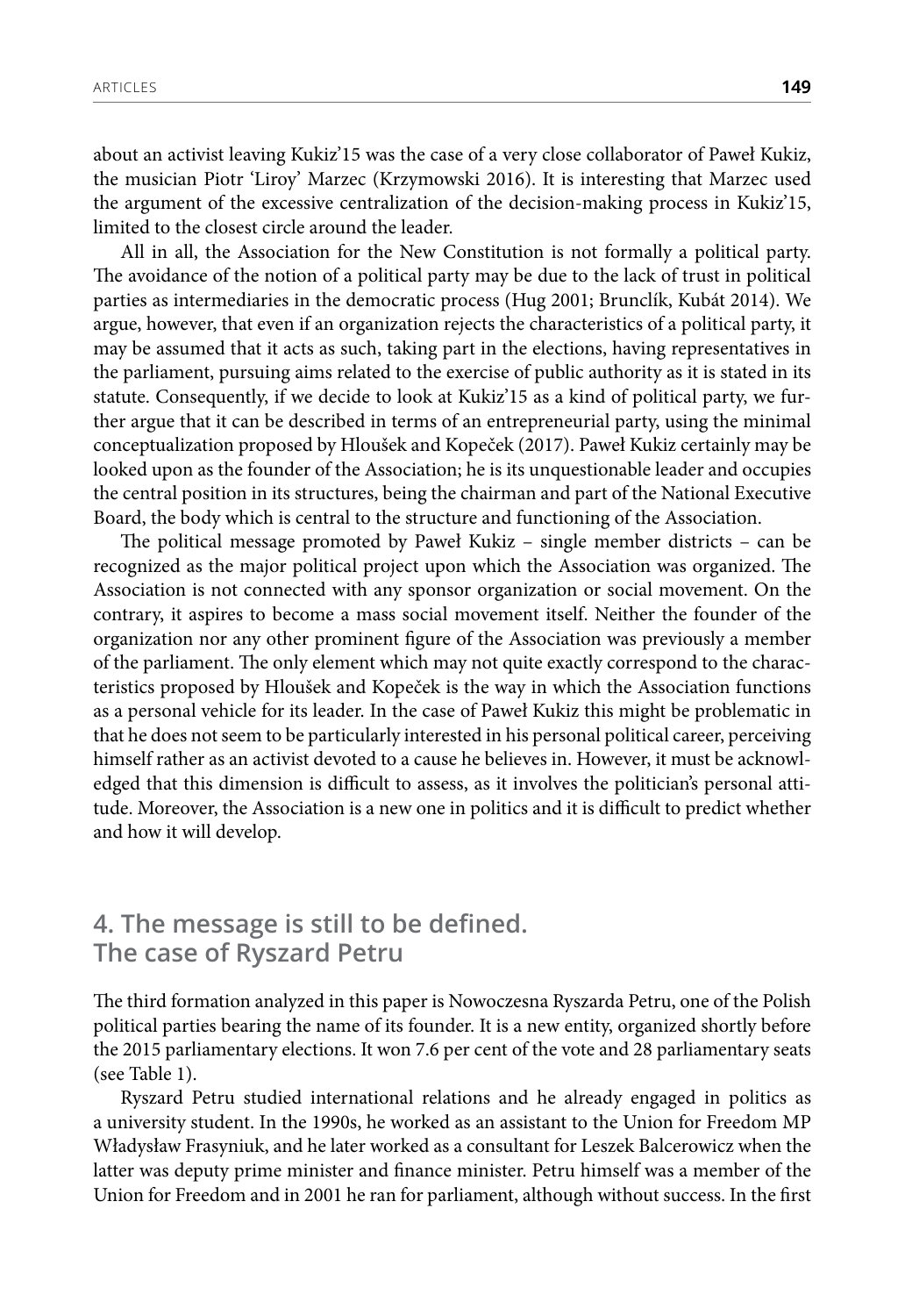decade of the new millennium, he worked for the World Bank and several Polish banks. In 2011, he became chairman of the Association of Polish Economists.

In April 2015, Ryszard Petru announced the creation of the Association Nowoczesna.pl (Modern.pl). He declared that it was not a political party but rather a think tank, taking an active part in public life. Their first initiative was to collect signatures for a legislative initiative curtailing the retirement privileges of certain social groups such as miners and farmers (Gądek 2015). In May 2015, the Constitutive Congress of the Association took place, gathering several thousand people declaring the need for deep changes in Poland (Fundacja.nowoczesna.org 2015a). At that time, the intention to take part in the general election was not clearly declared, although it was not excluded either (Wilkowicz 2015). Shortly afterwards, in July 2015 – at the next congress held in Gdańsk – Ryszard Petru declared the aim of the Nowoczesna. pl to run in the general elections, he also announced himself as a candidate for the post of prime minister (Fundacja.nowoczesna.org 2015b). During this congress, 17 regional coordinators were presented, whose roles were to build local structures and create electoral lists.

Nowoczesna Ryszarda Petru was registered as a political party in August 2015. The candidates were recruited by local coordinators. According to Petru, the selection criteria should be similar to that used by headhunters (Wiśniewska 2015). People willing to run were vetted by local coordinators, the criteria being competence, organizational abilities and experience. The electoral activity was supposed to be financed by means of crowd funding, and people willing to support the initiative financially were supposed to use an Internet site (Fundacja.nowoczesna 2015c). The basic idea of the Association, and later the party, was the creation of a modern society and the state. Among the main postulates of the Nowoczesna Ryszrada Petru are the simplification of the tax system as well as the reduction of retirement privileges for miners, farmers, police officers and prosecutors. The party advocates curtailing current privileges of the trade unions, particularly those related to the rules of employment and financing. The state should be neutral in terms of religion, political parties should not be financed by the state budget and the parliamentary terms of the MPs should be limited to two (Onet.pl 2015; Nowoczesna.org 2016a).

According to the statute, the main bodies of the party at the central level are: Convention, National Council, Executive Board, Chairman, Control Committee and the Peer Tribunal (Nowoczesna.org 2015). The Convention consists of representatives of the members and is the main decision-making body of the party. It defines the party agenda, elects members of the other central bodies, including the chairman, adopts changes in the party statute, and defines the amount of membership fees. The National Council is also a decision-making body operating between conventions. The chairman is an individual executive body, representing the party, managing and organizing its works. He/she convenes and chairs the Convention, convenes and chairs meetings of the National Council and the Executive Board. He has the right to present the lists of the candidates for elections at the central level of the state and for the European Parliament. The Executive Board is a collective executive body made up of 3–11 members, including the party Chairman. From among the members of the Executive Board, the Chairman of the party appoints deputy-chairpersons, secretary general and treasurer. Particular tasks of this body stipulated by the statute include defining the rules for the activity of party authorities, approving the lists of candidates for elections at the central level of the state presented by the Chairman and approving the lists of candidates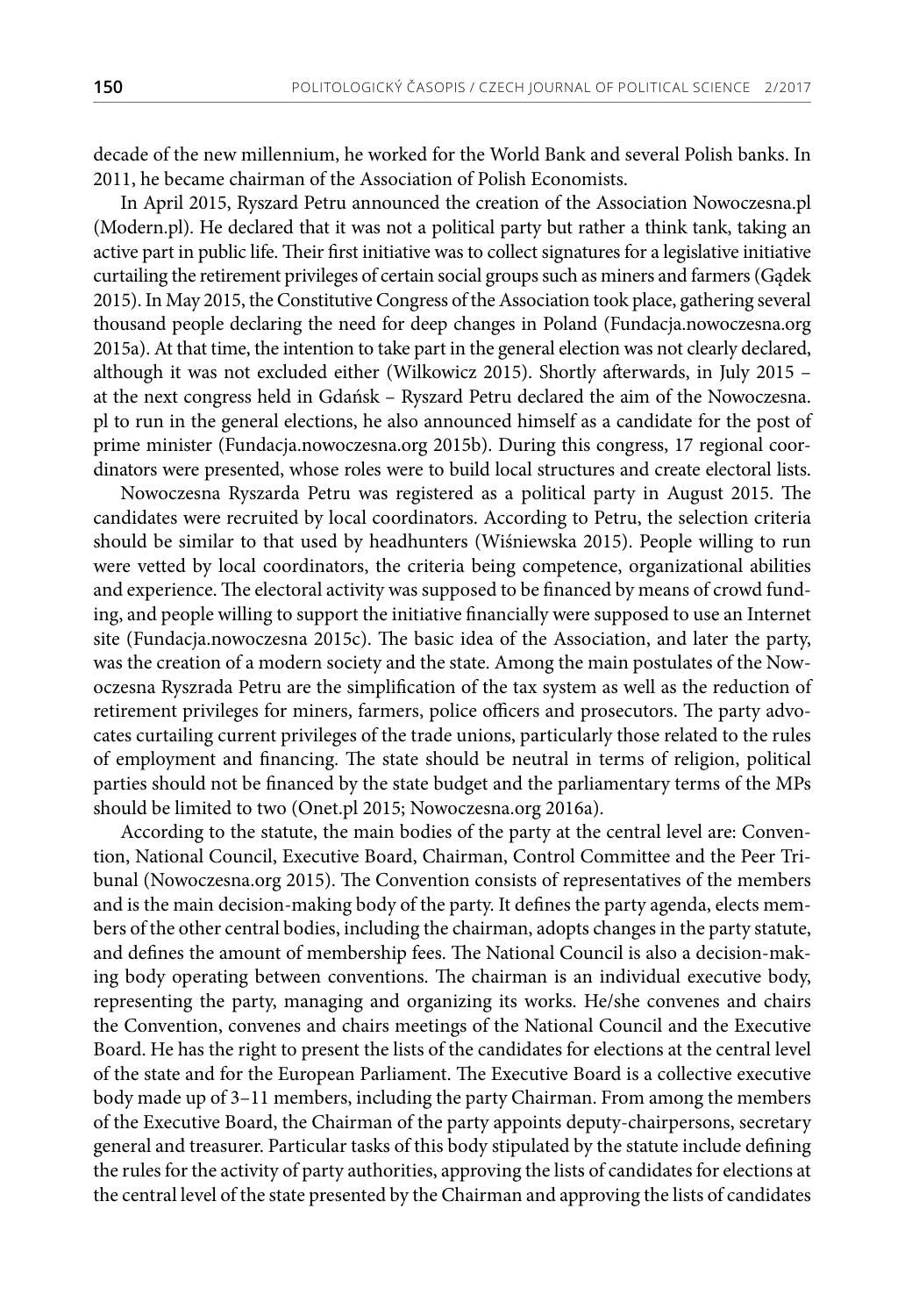for local elections presented by the local authorities of the party. The Executive Board also sets up and disbands expert, advisory and consultative party bodies.

The territorial organization of the party encompasses four levels: districts, counties, constituencies and voivodships. According to the information on the internet site of the party, it has structures in all 16 voivodships. The basic structure of the party is the circle, which is created by at least five members. In order to become a member of the party, it is required to hold a written (including electronic-form) recommendation of three members. The decision to accept a member is taken by the Executive Board of the Region on the motion of the Executive Board of the circle. The rejection of a member's application may be motivated by the fact that the applicant acted against the objectives pursued by Nowoczesna or harmed the good name of the party through his/her activity. There is no appeal procedure envisaged. The statute also mentions a Youth Forum, made up of supporters aged 16–30. The parliamentary group is not specifically mentioned in the statute, the MPs, Senators and MEPs being included in the National Council.

Nowoczesna Ryszarda Petru has created a unique and interesting expert network called 'Better Poland' (Nowoczesna.org 2016b). It is an example of an expert body appointed by the Executive Board in order to provide advice and opinions for the party at the central and regional levels and to conduct consultations with the citizens. The experts active in the network are either members or supporters of the party, always knowledgeable in their respective fields.

To conclude, in our opinion Nowoczesna Ryszarda Petru qualifies as an entrepreneurial party as defined by Hloušek and Kopeček in terms of their 'minimal conceptualization' (2017). Ryszard Petru is certainly the founder of the party, plays an important role as its Chairman, with relatively substantial power. It might be assumed that he has political ambitions for which the party might serve as a vehicle. His declaration of becoming prime minister in case of winning the elections can be interpreted as such. Both at the initial stages of the Association Nowoczesna.pl and then in the party, Petru defined the main issue of the initiative: a modern society and state. He personally became the symbol of both this slogan and the entire party, and he made personal efforts to make it recognizable while he travelled across the country when launching the party and then during the electoral campaign. However, this idea of modernity is not really very clearly defined and the main points in the political agenda of the party do not seem specifically related to this notion. Nowoczesna Ryszarda Petru is certainly not connected with any promoter organization or movement, nor is it linked to the parliament. Although Ryszard Petru is not entirely new to politics, his previous and current political involvement are separated by at least a decade of activity outside the political realm.

#### **5. Concluding remarks**

In many countries, newly established parties differ from older ones and cannot be explained using the traditional models, thus new models are created which seem to be more useful for the description and analysis of new parties, the 'business-firm party' model among them. André Krouwel has even distinguished it as a subsequent phase in the evolution of party models (after the cadre, mass, catch-all and cartel party models). It is true that nowadays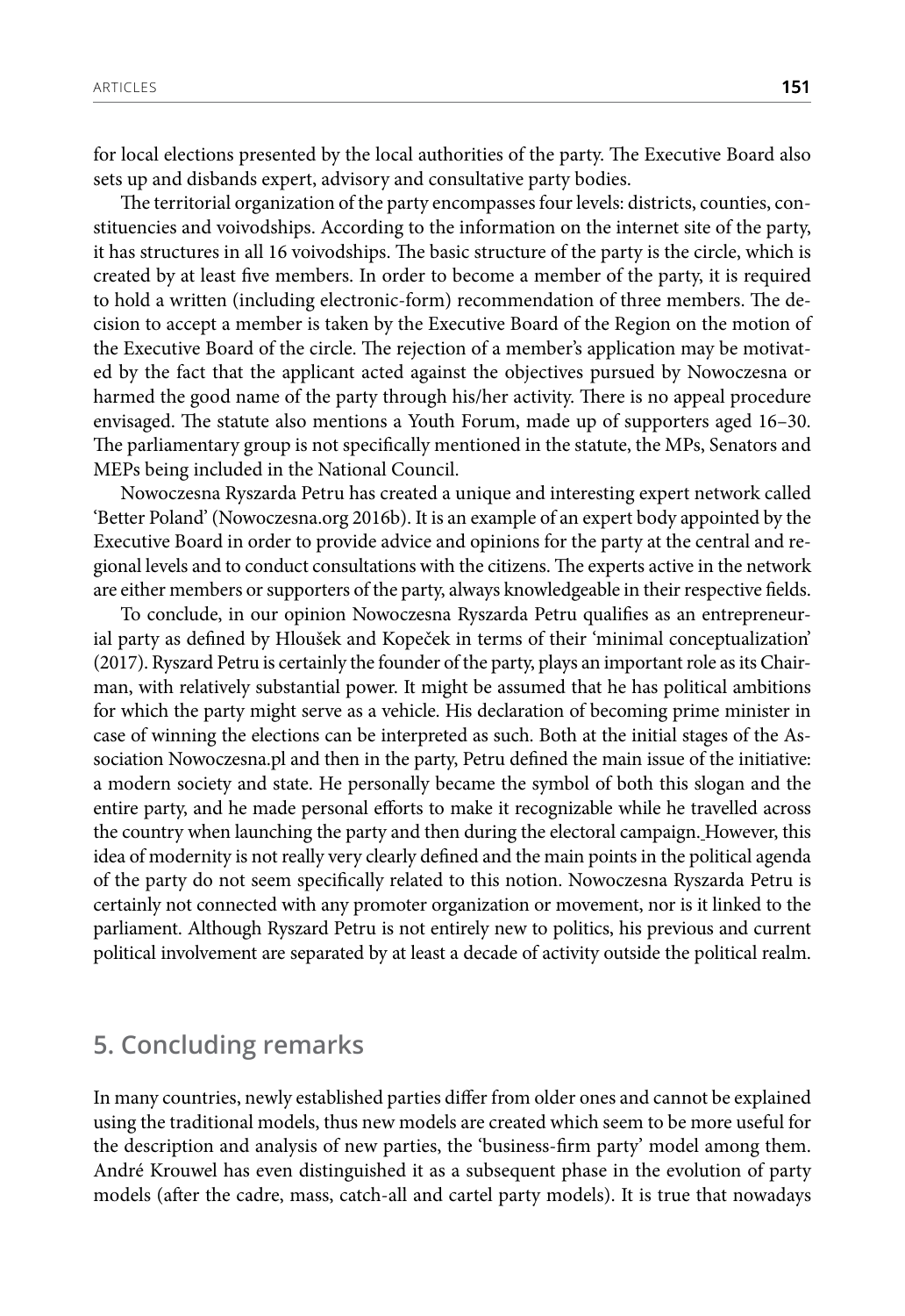a common phenomenon is the growing importance of leaders of political parties, often referred to as presidentialization of politics (Poguntke, Webb 2005); however, not all new parties fit the 'business-firm party' model. In the case of Poland, it is the 'entrepreneurial issue party' model outlined by Harmel and Svåsand (1993) that seems more useful in this context.

While analyzing three newly created groupings on the Polish political scene – Twój Ruch, Kukiz'15 and Nowoczesna – we anticipated that they fulfilled the requirements posited by Hloušek and Kopeček in their 'minimal conceptualization' of entrepreneurial parties (2017). These parties showed some similarities to this notion and to each other. They were all created by and around more or less charismatic leaders from scratch and not as a result of a split in parliamentary parties. They do not have pre-existing social roots or external sponsor organizations. Moreover, they have gained their popularity and electoral support on the basis of criticism of establishment parties and especially of public disapproval as to the limiting of political competition to the two largest parties, which is the case in today's Poland. Their common feature is also critique of political parties financed from state subsidies that serve parties with the biggest electoral support. They present themselves as an alternative to established parties which create a kind of party cartel.

However, our research has exposed the fact that there are also some differences among the parties studied. Twój Ruch has proven to be closest to the minimal conceptualization of an entrepreneurial party, and its leader, Janusz Palikot, can surely be classified as a 'political entrepreneur'. The only problem is 'the issue in the message the leader creates.' The rather unclear vision of 'a modern, friendly and secular state' along with the leader's changing views and image caused uncertainty. Additionally, these issues were presented during surprising happenings during which Palikot used original props where the form seemed to be more important and more noticeable than the content. Because of all that, Palikot's party was seen more as his 'personal vehicle', one that was supposed to help him in his political career, than an organization established to promote some specific issues.

Things are quite different as far as another 'political entrepreneur' – Paweł Kukiz – is concerned. In the case of his association, the issue included in the message – single member districts – is definitely pushed to the fore. However, it is difficult to anticipate whether the association is thought to serve its leader as a 'political vehicle' in furthering his career. He did not establish a political party but a kind of movement and he seems to be interested mainly in looking for support for the notion of SMDs. The biggest unknown is the third 'political entrepreneur' Ryszard Petru and his party Nowoczesna. The issue conveyed in the party message – 'the modern state' lacks clarity and Nowoczesna does not look as if it had new ideas which could attract voters. Nevertheless, the party only recently came into existence and it is difficult to foresee its further development. Some media and members of the public consider it to be yet another version of Civic Platform. It is possible that this party will become increasingly similar to establishment parties.

Concerning the leadership style typical of the 'business firm party', it must be admitted that Your Movement largely corresponds with the model. According to Hopkin and Paolucci, leadership in this kind of party is related to 'personal popularity, organizational advantages, and crucially, access to unlimited professional expertise in mass communication' (Hopkin, Paolucci 1999: 322). In Palikot's party, all these features can be found. He ran his party as an enterprise, rejecting any intra-party discussion on party strategies and this caused many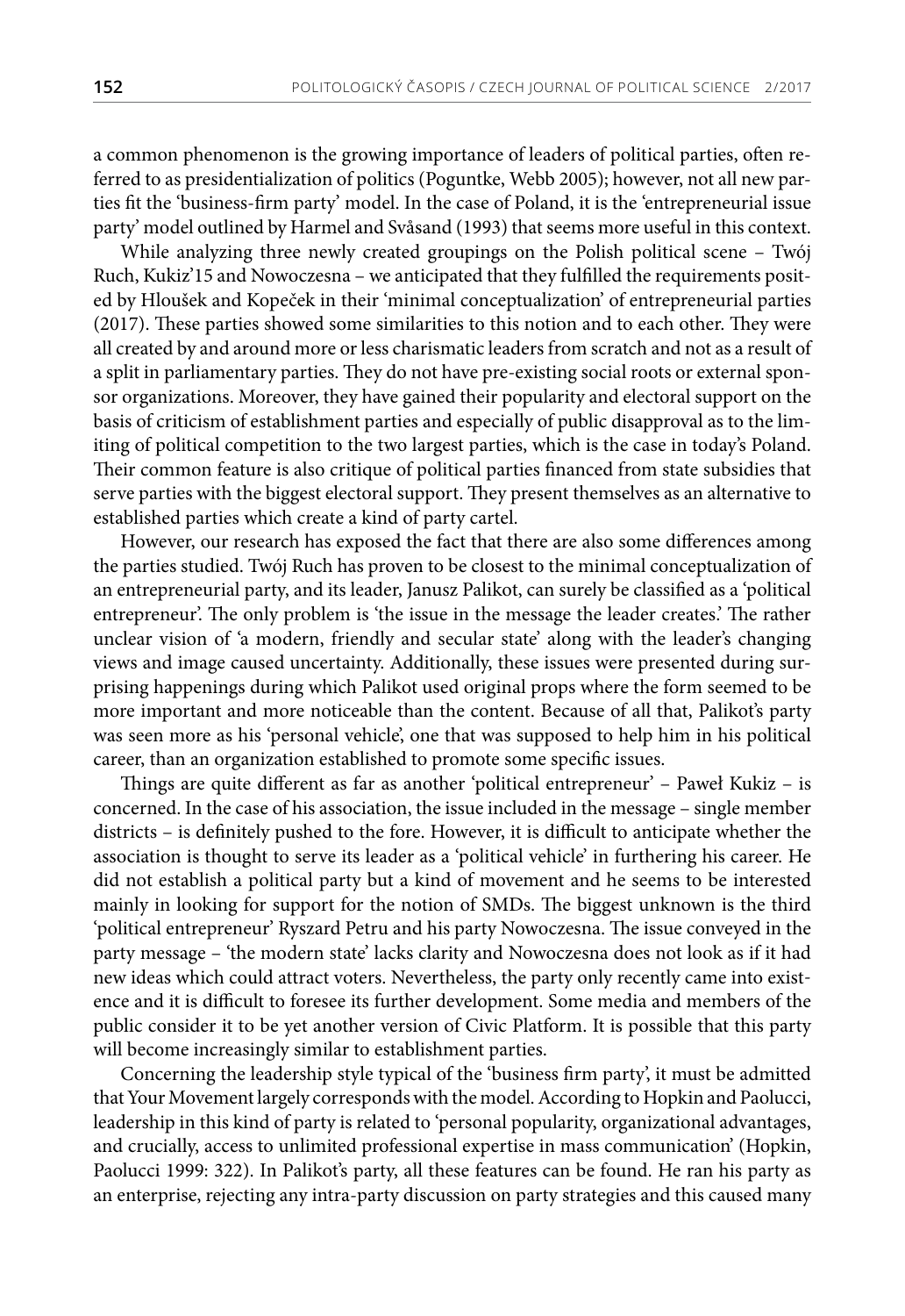Palikot Movement MPs chosen in 2011 to leave the party and its parliamentary group. The personal popularity of the leader and his permanent struggle for media attention became the most recognizable characteristic of the party. Analysis of the election campaign carried out online before the 2011 parliamentary election demonstrated that the image of the party was treated as one and the same with the image of its leader, Janusz Palikot (Godlewski 2012: 138), and even introducing gender parity into the party leadership and choosing a co-leader in 2015 did not change this. Therefore, Your Movement's internal management style demonstrates characteristics typical of a 'political entrepreneur party' both inside and out. The internal structure and relationships with other political actors resemble this style closely.

Both Kukiz'15 and Nowoczesna Ryszarda Petru are still relatively new organizations. It is therefore difficult to determine whether or not they have already developed stable internal management structures. Usually for the 'business-firm party' these structures involve a dominant leader, who in effect acts as a firm-party's Central Executive Officer. Both organizations are still in the process of organizing their national network. Kukiz has been working on it as recently as fall of 2016 (Ruch Kukiza 2016). Despite the fact that both parties are still in their developmental stages, leadership is already the subject of internal power struggles. Both parties have already experienced internal conflicts, with leadership being accused of ignoring the demands of grass-roots structures (Krzymowski 2016; Szczepański 2016; Tvp.info 2016). With the leadership style being questioned this early in the party's organizing process it is uncertain whether the model so far applied to this type of political organizations, where the leader has the strongest and decisive vote, will be successfully implemented or whether it will be replaced with an as yet undefined alternative.

From our analysis of Polish parties we can draw the conclusion that the new parties – which are not rooted in social movements, but which have external origins and a strong position of the leader coming from outside of politics – cannot be treated collectively as 'entrepreneurial parties' without any further conceptualization, because they are significantly different. We therefore propose to distinguish some, in the case of Polish parties two, sub-types of entrepreneurial parties: the first one, when the party is needed only to promote its leader and the issues conveyed in the party message are only to help him/her (the case of Palikot) and the other one, where the party (or some other organization) is needed only to promote the issues conveyed in the message and the leader only provides help (the case of Kukiz). However, further analysis is needed encompassing e.g. the alternation of power within an entrepreneurial party, the development and extent of party structures as well as the sources of party financing. We consider it very important to address such questions because they are essential in explaining whether a 'business-firm party' or an 'entrepreneurial party' can be considered durable or whether it is only the first phase of party development and they have to change following the patterns of more traditional parties in order to survive.

#### **Footnotes:**

1. It was enforced as follows: firstly, by the electoral threshold in parliamentary elections (5 per cent for parties, 8 per cent for coalitions); secondly, by significant state subsidies granted to the existing parties. The latter were introduced by the Political Party Act of 1997, amended in 2001. The parties which received at least 3 per cent of the vote in the most recent parliamentary elections are entitled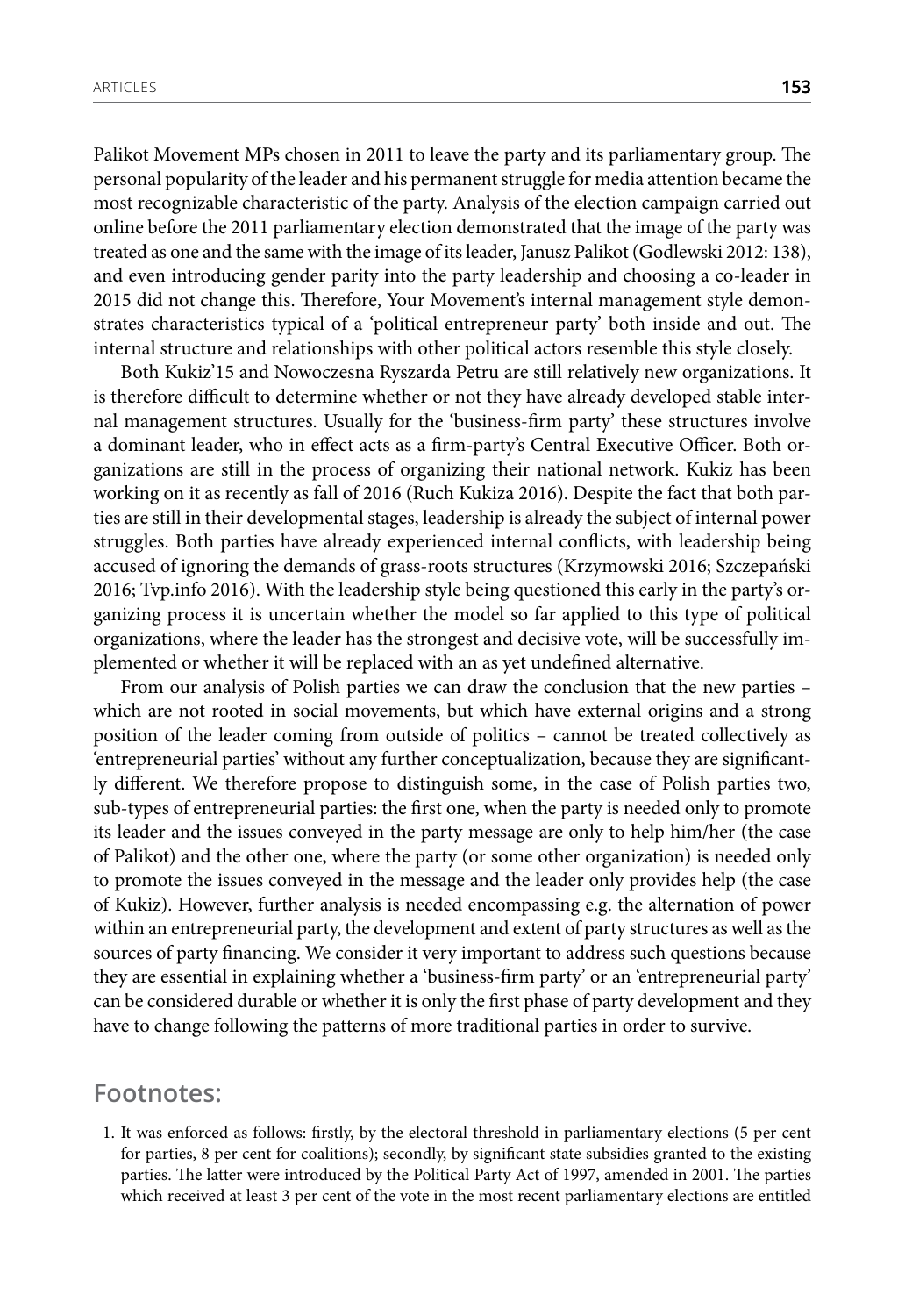to state subsidies and the same applies to coalitions with at least 6 per cent of the vote. Moreover, the parties that have won parliamentary seats are eligible for the reimbursement of their campaigns. The funds granted from the state coffers are nowadays the main source of party income, thus new parties, which do not receive that money, have little chance of competing in Polish politics.

- 2. Palikot's estimated private expenditure to cover his public activities amounted to almost PLN 5 million.
- 3. According to the list of richest Poles by the weekly magazine 'Wprost' (Kocur, Majczak 2013: 44).
- 4. It must be explained that in some conservative circles of Polish society, homophobic attitudes are quite common. According to the Center of Research on Prejudice survey: every third Pole sees gay people as a source of threat to traditional values and the Polish family (Górska, Mikołajczak 2014).
- 5 . For example, during a press conference in April 2007 Palikot wore a T-shirt with the words 'I am with the SLD' on the front and 'I am gay' on the back in order to highlight the need to defend minorities. During another press conference in April 2007, he presented a plastic gun and a dildo in order to draw attention to an alleged rape by a few police officers from Lublin.
- 6. In January 2012, only 3 per cent of the respondents declared that they were unfamiliar with Janusz Palikot (CBOS 2012: 2).
- 7. This type of appeal was quite unique in Poland, as according to the last general census 88 per cent of Polish citizens have declared being Catholics, and most importantly as the Catholic Church has a great impact on Polish politics. Therefore, political parties, even leftist parties, avoid such declarations in order not to enter into conflict with the Church.
- 8. Two from the SLD (Sławomir Kopyciński and Witold Klepacz) and one form the PO (Łukasz Gibała).
- 9. The coalition was composed of: Democratic Left Alliance (SLD Sojusz Lewicy Demokratycznej), Your Movement (TR – Twój Ruch), Polish Socialist Party (PPS – Polska Partia Socjalistyczna), Union of Labour (UP – Unia Pracy) and Greens (Zieloni).
- 10. The data provided by the TR suggest that in 13 out of 41 constituencies the party does not have any structures, in 11 constituencies it has only commissioners (appointed at the request of the party leader until the convening of the first party congress in the constituency), in further 6 constituencies – proxies (appointed when the constituency chairman resigns), and only in 11 constituencies are there Constituency Board Chairmen (Twój Ruch 2016).
- 11. Although Kukiz'15 took part in the elections, which might be the base for treating it as political party, this organization strongly emphasizes its non-partisan characteristics as an association.
- 12. According to the Polish electoral law, the candidates for the elections can be proposed by political parties and groups of citizens who form an electoral committee. Kukiz'15 ran in the elections using this second option.

# **References:**

- Arter, David. 2013. 'When new party X has the 'X factor': On resilient entrepreneurial parties.' First View Article. *Party Politics*, November 2013 (http://journals.sagepub.com/doi/10.1177/1354068813509523).
- Beyme von, Klaus. 1996. 'Party leadership and change in party system: Towards a post-modern party state?' *Government and Opposition* 31, no. 2, 135–159.
- Brunclík, Miloš and Kubát, Michal. 2014. 'The Crisis of the Czech Politics 25 Years after the Velvet Revolution.' *Politeja* 28, no. 2, 586–647.
- Carty, Kenneth R. 2004. 'Parties as Franchise Systems: The Stratarchical Organizational Imperative.' *Party Politics* 10, no. 1, 5–24.
- CBOS. 2011. *Preferencje partyjne we wrześniu*. Warszawa: Centrum Badania Opinii Społecznej.
- CBOS. 2012. *Zaufanie do polityków w styczniu*. Warszawa: Centrum Badania Opinii Społecznej.
- CBOS. 2015. *Motywy głosowania na poszczególne partie i komitety wyborcze*. Warszawa: Centrum Badania Opinii Społecznej.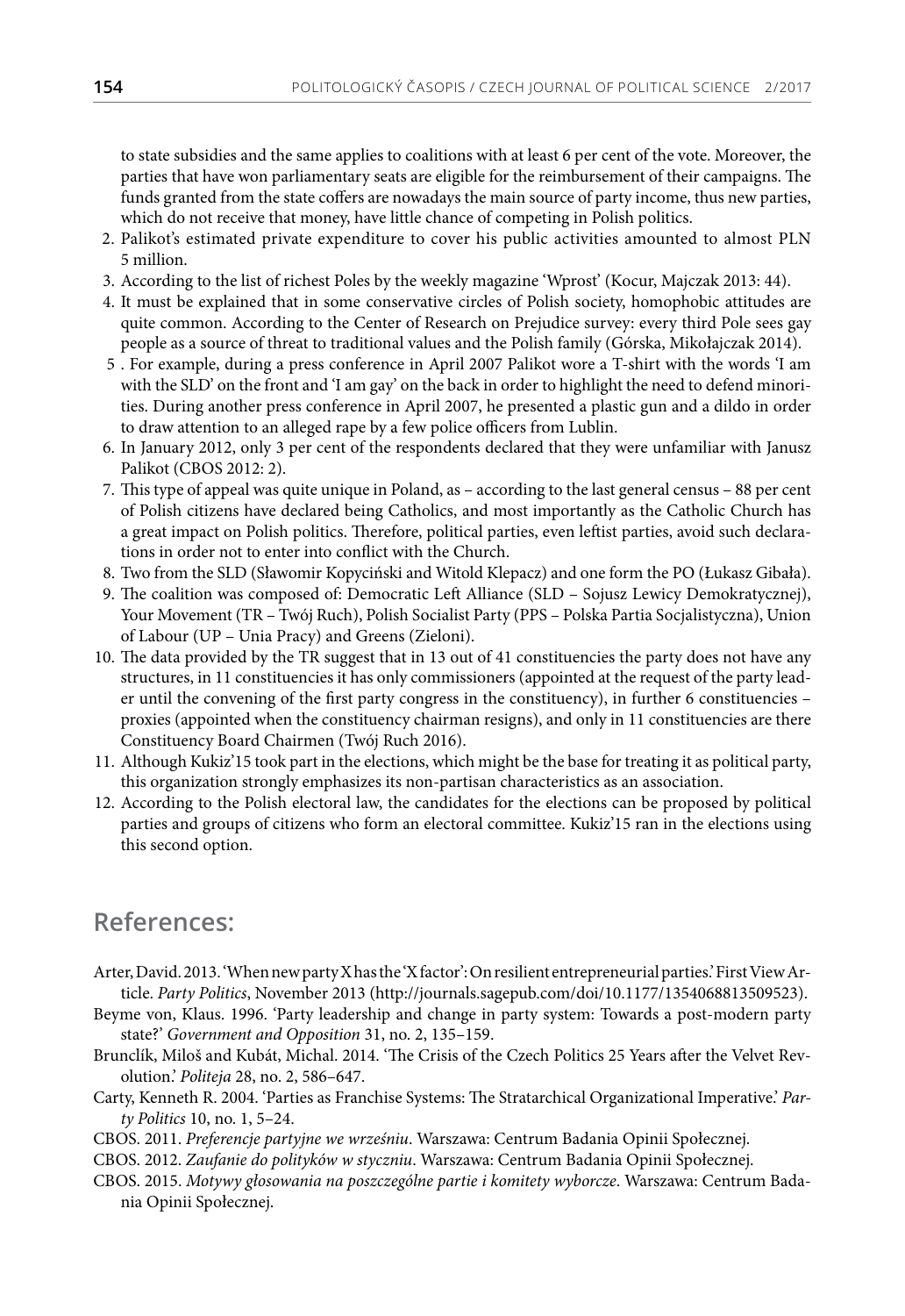- Duverger, Maurice. 1965. *Politial Parties. Their Organization and Activity in the Modern State*. New York, London, Sydney: John Wiley & Sons.
- Fundacja.nowoczesna.org. 2015a. *Kim jesteśmy* (http://fundacja.nowoczesna.org/o\_nas.html).
- Fundacja.nowoczesna.org. 2015b. *Ryszard Petru na Kongresie NowoczesnaPL w Gdańsku: "Jesteśmy gotowi na start w wyborach"* (http://fundacja.nowoczesna.org/aktualnosci/ryszard-petru-na-kongresienowoczesnapl-w-gdansku-jestesmy-gotowi-na-start-w-wyborach.html#).
- Fundacja.nowoczesna.org. 2015c. *Kandydaci Nowoczesnej Ryszarda Petru* (http://fundacja.nowoczesna. org/aktualnosci/kandydaci-nowoczesnej-ryszarda-petru.html).
- Gazeta.pl. 2011. 'Ruch Palikota tworzy listy. Chcesz startować, wyślij e-mail.' *Gazeta.pl.* 15th July 2011 (http://wiadomosci.gazeta.pl/wiadomosci/1,114873,9952609,Ruch\_Palikota\_tworzy\_listy\_\_Chcesz\_ startowac\_\_wyslij.html).
- Gazeta.pl. 2013. 'Posłanka z Wałbrzycha odchodzi z Ruchu Palikota. "Mam dość".' *Gazeta.pl.* 19th June 2013 (http://m.wroclaw.wyborcza.pl/wroclaw/1,106542,14132597,Poslanka\_z\_Walbrzycha\_odchodzi\_z\_Ruchu\_Palikota\_\_\_Mam.html).
- Gądek, Jacek. 2015. 'Ekonomista Ryszard Petru założył Stowarzyszenie Nowoczesna.PL.' *Onet.pl*. 24th April 2015 (http://wiadomosci.onet.pl/tylko-w-onecie/ekonomista-ryszard-petru-zalozyl-stowarzyszenienowoczesna-pl/hr2fhm).
- Godlewski, Tomasz. 2012. 'Rekonstrukcja modelu kultury politycznej Ruchu Palikota w Internecie w kampanii parlamentarnej 2011 roku.' *Studia Politologiczne* 26, 132–144.
- Górska, Paulina and Mikołajczak, Magdalena. 2014. *Postawy wobec osób homoseksualnych*. Warszawa: Centrum Badań nad Uprzedzeniami.
- Harmel, Robert and Svåsand, Lars. 1993. 'Party Leadership and Party Institutionalisation: Three Phases of Development.' *West European Politics* 16, no. 2, 67–88.
- Hloušek, Vít and Kopeček, Lubomír. 2017. 'Entrepreneurial parties: a basic conceptual framework'. *Czech Journal of Political Science* 24, no. 2.
- Hopkin, Jonathan and Paolucci, Caterina. 1999. 'The Business Firm Party Model of Party Organisation. Cases from Spain and Italy.' *European Journal of Political Research* 35, no. 3, 307–339.
- Hug, Simon. 2001. *Altering Party Systems: Strategic Behavior and the Emergence of New Political Parties in Western Democracies*. Ann Arbor: University of Michigan Press.
- Katz, Richard S. and Mair, Peter. 1995. 'Changing Models of Party Organization and Party Democracy. The Emergence of the Cartel Party.' *Party Politics* 1, no. 1, 5–28.
- Kirchheimer, Otto. 1966. 'The Transformation of the Western European Party Systems.' In: *Political Parties and Political Development*. Eds. Joseph LaPalombara and Myron Weiner. Princeton: Princeton University Press, 177–200.
- Kocur, Anna and Majczak, Katarzyna. 2013. 'Kim Pan jest Panie Palikot, czyli krótka biografia wydawcy, przedsiębiorcy i polityka.' In: *Dlaczego Palikot? Młodzi wyborcy Ruchu Palikota: Przypadkowy czy "twardy" elektorat nowej siły na polskiej scenie politycznej.* Eds. Radosław Marzęcki and Łukasz Stach. Warszawa: Elipsa, 41–54.
- Kopeček, Lubomír. 2016. 'I am Paying, so I Decide: Czech ANO as an Extreme Form of a Business-Firm Party.' *East European Politics and Societies and Cultures* 30, no. 4, 725–749.
- Kosowska-Gąstoł, Beata. 2017. 'Od sukcesu do porażki Twój Ruch w świetle wybranych modeli partii.' In: *Anatomia porażki wyborczej*. Ed. Anna Pacześniak. Warszawa: Wydawnictwo Sejmowe (in print).
- Krouwel, André. 2006. 'Party Models.' In: *Handbook of Party Politics.* Eds. Richard Katz and William Crotty. London: Sage, 249–269.
- Krzymowski, Michał. 2016. '"Newsweek" publikuje rezygnację Liroya.' *Newsweek.pl*. 11th May 2016 (http://www.newsweek.pl/polska/liroy-odchodzi-z-kukiz-15,artykuly,385410,1.html).
- Lucardie, Paul. 2000. 'Prophets, Purifiers and Prolocutors. Toward a Theory of the Emergence of New Parties.' *Party Politics* 6, no. 2, 175–185.
- Natemat.pl. 2013. 'Ruch Palikota: Kronika upadku. Odchodzący posłowie, wewnętrzne spory i zupełny brak pomysłu na wyjście z impasu.' *Natemat.pl*. 15th July 2013 (http://natemat.pl/68335,ruch-palikota-kronika-upadku-odchodzacy-poslowie-wewnetrzne-spory-i-zupelny-brak-pomyslu-na-wyjscie-z-impasu).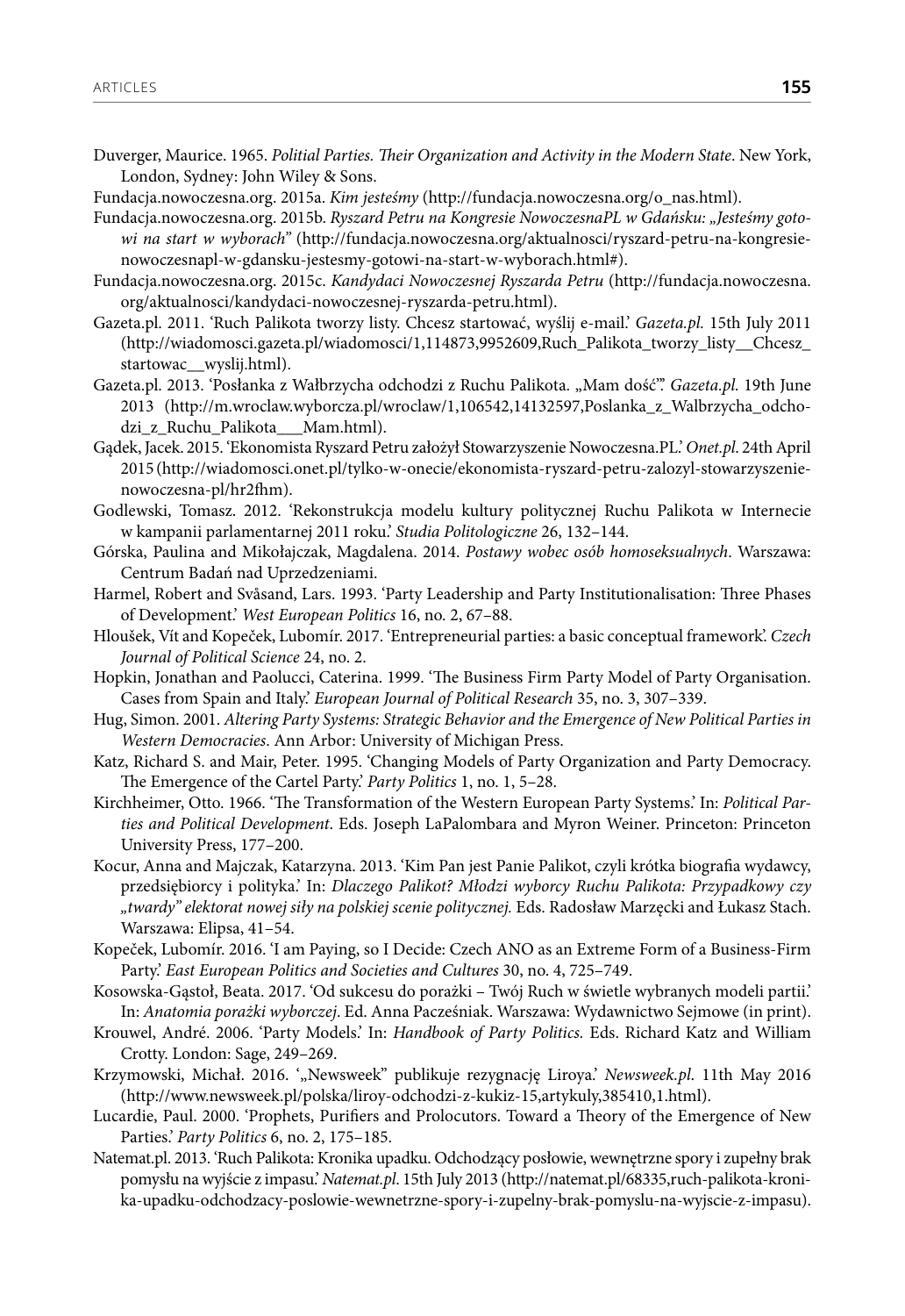- Natemat.pl. 2015. '"Zrobię z nimi porządek!" nowe hasło w kampanii Janusza Palikota.' *Natemat.pl.* 21st April 2015 (http://kampaniapalikota.natemat.pl/140297,zrobie-z-nimi-porzadek-nowe-haslow-kampanii-janusza-palikota).
- Neumann, Sigmund. 1956. 'Toward a Comparative Study of Political Parties.' In: *Modern Political Parties. Approaches to Comparative Politics.* Eds. Sigmund Neumann and Frederick C. Barghoorn. Chicago: University of Chicago Press, 395–421.
- Nowoczesna.org. 2015. *Statut Nowoczesnej Ryszarda Petru. 2015* (http://warszawa.nowoczesna.org/ wp-content/uploads/2016/02/STATUT-PARTII-NOWOCZESNA.pdf).
- Nowoczesna.org. 2016a. *Jakie są główne postulaty Nowoczesnej?* (http://nowoczesna.org/pytania-i-odpowiedzi/).
- Nowoczesna.org. 2016b. *Rusza sieć ekspercka Nowoczesnej "Lepsza Polska"* (https://klub.nowoczesna.org/ item/573).
- Olsztyn tvp.pl. 2016. 'Budowa lokalnych struktur celem trzeciej politycznej siły w Sejmie.' *Olsztyn tvp.pl.*  15th June 2016 (http://olsztyn.tvp.pl/25793211/lider-kukiz15-odwiedzil-region-mowil-o-budowie-lokalnych-struktur).
- Onet.pl. 2015. 'Ryszard Petru ogłosił "dekalog Nowoczesnej".' *Onet.pl.* 13th November 2015 (http://wiadomosci.onet.pl/kraj/ryszard-petru-oglosil-dekalog-nowoczesnej/whn3zx).
- Onet.pl. 2016. 'Rozłam w klubie Kukiz'15? Nie wszyscy narodowy chcą opuścić klub Pawła Kukiza.' *Onet.pl.* 23rd April 2016 (http://wiadomosci.onet.pl/kraj/rozlam-w-klubie-kukiz-15-nie-wszyscynarodowy-chca-opuscic-klub-pawla-kukiza/z8cmts).
- Palikot, Janusz. 2008. *Poletko Pana P*. Gdańsk: Wydawnictwo Słowo/Obraz terytoria.
- Palikot, Janusz. 2010a. *Ja. Janusz Palikot, talk with Cezary Michalski*. Warszawa: Wydawnictwo Czerwone i Czarne.
- Palikot, Janusz. 2010b. *Poletka Pana P. Dziennik Janusza Palikota*. Onet.pl. 8th July 2010 (http://palikot. blog.onet.pl/2010/07/).
- Palikot, Janusz. 2015. *Wszystko jest możliwe. Biografia*. Gdańsk: Wydawnictwo Słowo/Obraz Terytoria.
- Polskatimes.pl. 2013. '"Platforma Oburzonych" w Gdańsku.' Polskatimes.pl. 16th March 2013 (http:// www.polskatimes.pl/artykul/784334,platforma-oburzonych-w-gdansku-wsrod-uczestnikow-minp-kukiz-i-d-olewnik-zdjecia,id,t.html).
- PKW. 2011. *Wybory do Sejmu i Senatu Rzeczypospolitej Polskiej 2011* (http://wybory2011.pkw.gov.pl).
- PKW. 2014a. *Wybory do Parlamentu Europejskiego 2014. Wyniki głosowania i podział mandatów pomiędzy komitety wyborcze* (http://pe2014.pkw.gov.pl/pl/).
- PKW. 2014b. *Wybory samorządowe 2014* (http://samorzad2014.pkw.gov.pl/357\_rady\_woj).
- PKW. 2015a. *Wybory Prezydenta Rzeczypospolitej Polskiej 2015. Pierwsze głosowanie* (http://prezydent2015.pkw.gov.pl/319\_Pierwsze\_glosowanie).
- PKW. 2015b. *Wybory do Sejmu i Senatu Rzeczypospolitej Polskiej 2015. Wykaz komitetów wyborczych* (http://parlament2015.pkw.gov.pl/komitety).
- PKW. 2015c. *Wybory do Sejmu i Senatu Rzeczypospolitej Polskiej 2015. Wyniki wyborów do Sejmu RP*  (http://parlament2015.pkw.gov.pl/349\_Wyniki\_Sejm).
- Poguntke, Thomas and Webb, Paul. 2005. 'The Presidentialization of Politics in Democratic Societies. A framework for Analysis.' In: *The Presidentialization of Politics. A Compartyive Study of Modern Democracies*. Eds. Thomas Poguntke and Paul Webb. Oxford: Oxford University Press, 1–25.
- Polskieradio.pl. 2011. 'Dziennikarz i olimpijczyk na listach Palikota.' *Polskieradio.pl*. 16th August 2011 (http://www.polskieradio.pl/5/3/Artykul/419983,Dziennikarz-i-olimpijczyk-na-listach-Palikota).
- Ruch Kukiza. 2015a. *Statut "Stowarzyszenia na Rzecz Nowej Konstytucji Kukiz'15"* (http://ruchkukiza.pl/ stowarzyszenie/o-stowarzyszeniu/).
- Ruch Kukiza. 2015b. *Strategia zmiany Kukiz'15* (http://ruchkukiza.pl/klub-poselski/strategia-zmiany/).

Ruch Kukiza. 2016. *Budowa struktur w okręgu elbląskim – okręg 34* (https://ruchkukiza.pl/budowa-struktur-okregu-elblaskim-dolacz-nas-okreg-34).

Ruch Palikota. 2011a. *Nowoczesne Państwo. 2011*. *Program* (http://twojruch.eu/nowoczesne-panstwo/).